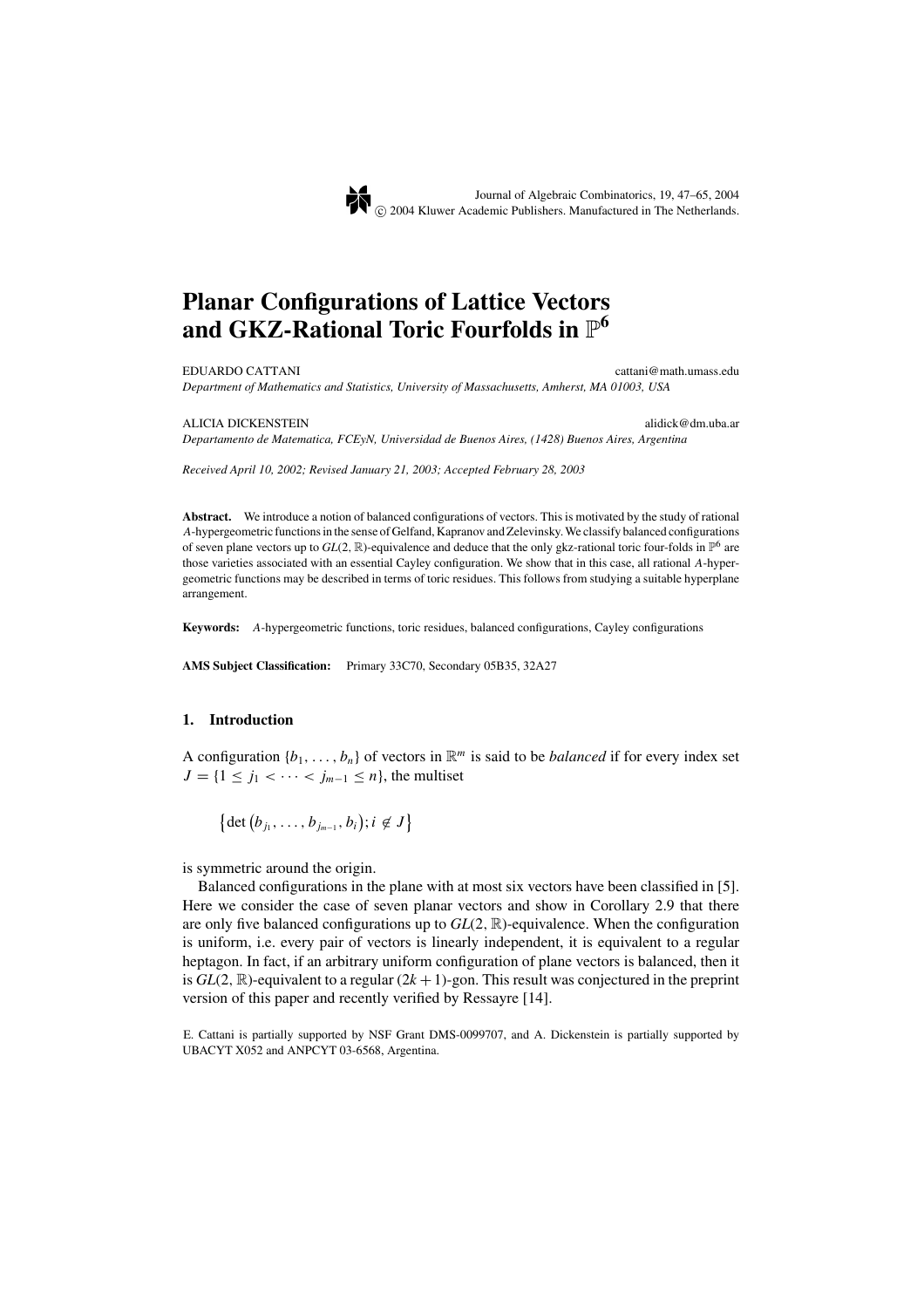Our interest in balanced configurations stems from their relationship with multivariable hypergeometric functions in the sense of Gel'fand et al. [10, 12]. These functions are solutions of a regular, holonomic system of partial differential equations associated with a configuration  $A \subset \mathbb{Z}^d$  and a homogeneity vector  $\alpha \in \mathbb{C}^d$ . They include, as particular examples, the classical Gauss hypergeometric function, as well as the multivariable generalizations of Appell, Horn, and Lauricella [9].

The combinatorics of the configuration *A* plays a central role in the study of the *A*-hypergeometric system: from the construction of series solutions associated with regular triangulations of the convex hull of *A* [12], to the recent Gröbner deformation methods of Saito et al. [16]. Conversely, the existence of rational solutions imposes strong combinatorial restrictions on *A*.

For appropriate integer homogeneities, every configuration *A* admits polynomial solutions; indeed, they are related to the associated integer programming problem [15]. Similarly, for every *A* and suitable  $\alpha$ , there exist Laurent polynomial solutions and, for projective curves, their number reflects algebraic properties of the toric ideal associated with *A* [3]. We should also mention in this context, the classical work of Hermann Schwarz on algebraic solutions of Gauss' hypergeometric equation [13, Section 10.3].

In joint work with Bernd Sturmfels [5, 6], we have considered the combinatorial restrictions on *A* imposed by the existence of *A*-hypergeometric rational functions other than Laurent polynomials. It is well-known that the irreducible components of the singular locus of the *A*-hypergeometric system are defined by *facial discriminants*, i.e. the sparse discriminant of a subconfiguration given by the intersection of *A* with a face of its convex hull [11, 12]. In particular, such discriminants are the possible factors of the denominator of a rational *A*-hypergeometric function. Following [5] we say that *A* is *gkz-rational* if the discriminant *DA* is not a monomial and there exists a (non-zero) rational *A*-hypergeometric function *f* whose denominator is a multiple of *DA*. It is conjectured in [5, Conjecture 1.3] that a configuration is gkz-rational if and only if it is affinely equivalent to an *essential Cayley configuration* (c.f. (3.1)). This conjecture has been verified in [5] when the projective toric variety associated with *A* is a hypersurface or has dimension at most three. Indeed, in the hypersurface case there is a direct correspondence between gkz-rationality and balanced configurations. Let *A* be a  $d \times (d + 1)$ -matrix of rank *d* and  $(b_1, \ldots, b_{d+1})$  a Z-generator of the integral kernel of *A*. Then [5, Theorem 2.3] asserts that *A* is gkz-rational if and only if the multiset  $\{b_1, \ldots, b_{d+1}\}$  is symmetric around the origin.

In this paper we study the first open case, that of codimension-two toric subvarieties of  $\mathbb{P}^6$ , in order to reveal the combinatorial and analytic problems that arise. Our starting point are the results in [8] about the sparse discriminant of codimension-two configurations. They allow us to show that in a gkz-configuration every *non-splitting circuit* (cf. Definition 2.4) must be balanced. Via Gale duality we are then led to the classification of balanced configurations of seven lattice vectors in the plane.

In Section 3 we deduce from the classification Theorem 2.8 that Conjecture 1.3 in [5] holds for toric four-folds in  $\mathbb{P}^6$ . That leads naturally to the question of describing the space of *A*-hypergeometric rational functions associated with the corresponding essential Cayley configuration. We show that, as predicted by [5, Conjecture 5.7], a suitable derivative of such a function can be realized as a toric residue in the sense of [2, 7]. As in [6], this is done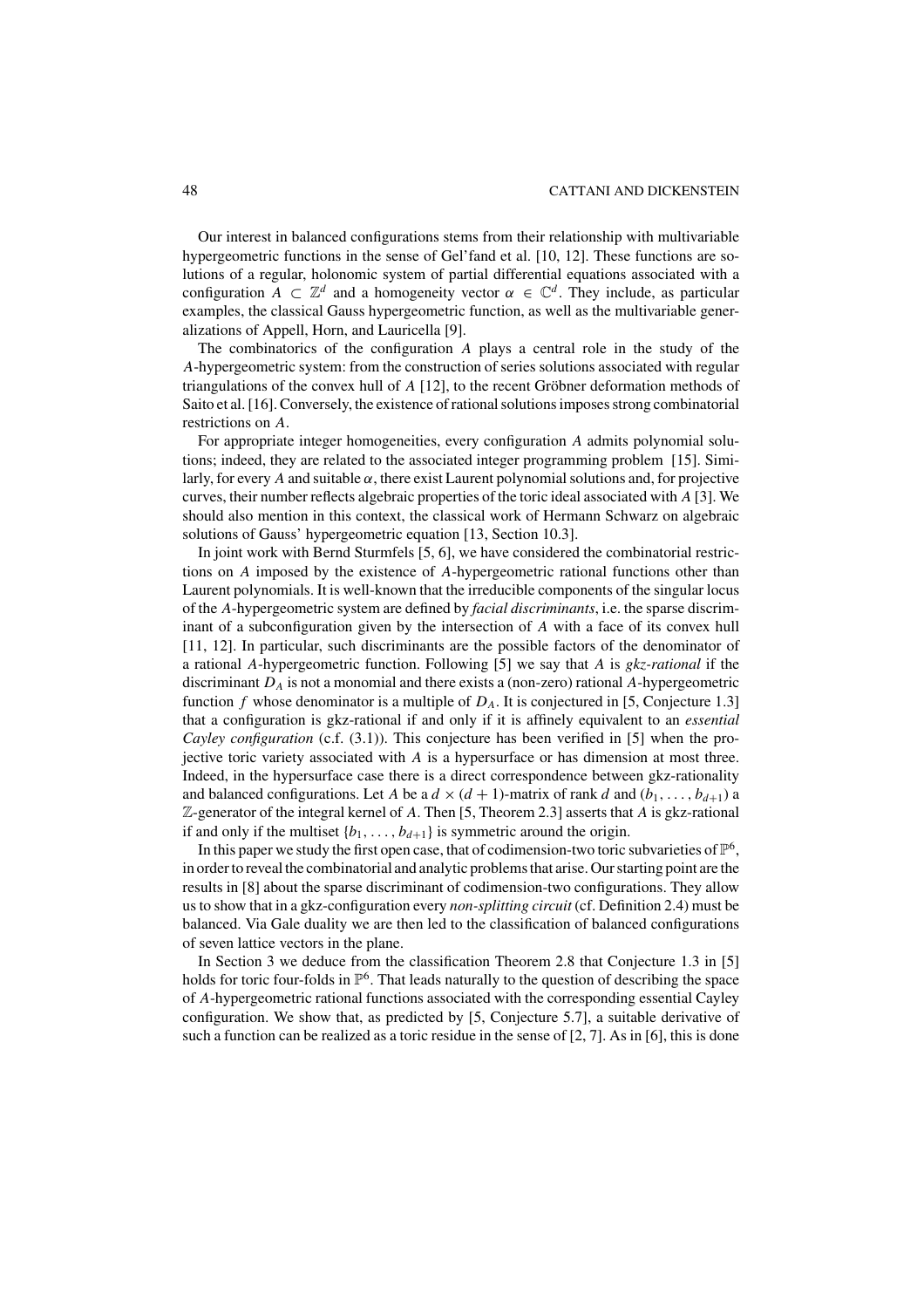by studying an appropriate oriented hyperplane arrangement. We conclude the paper with an example illustrating these constructions for the configuration associated with Appell's classical function *F*2.

## **2. Classification of two dimensional configurations**

Let  $A = \{a_1, \ldots, a_n\} \subset \mathbb{Z}^d$ , be an integral configuration spanning  $\mathbb{Q}^d$ . We denote by  $m := n - d$  the *codimension* of *A*. Let  $B \in \mathbb{Z}^{n \times m}$  be a matrix, well defined up to right multiplication by elements of  $GL(m, \mathbb{Z})$ , whose columns  $v_1, \ldots, v_m$  are a  $\mathbb{Z}$ -basis of the lattice

$$
\mathcal{L} := \{ v \in \mathbb{Z}^n : A \cdot v = 0 \}.
$$
\n
$$
(2.1)
$$

Let  $b_i = (b_{i1}, \ldots, b_{im}) \in \mathbb{Z}^m$  be the *i*-th row of *B*. We shall also denote by *B* the configuration  $\{b_1, \ldots, b_n\} \in \mathbb{Z}^m$  and refer to it as a *Gale dual* of *A*.

Note that the vector  $(1, \ldots, 1)$  is in the row span of *A* if and only if

$$
\sum_{i=1}^{n} b_i = 0. \tag{2.2}
$$

Configurations satisfying (2.2) are called *nonconfluent*. This terminology will be explained in Section 3 when we discuss the hypergeometric system associated with a configuration.

Since in this paper we are ultimately interested in studying rational bivariate *A*- hypergeometric functions we shall assume from now on that *A* is a nonconfluent codimension-two configuration. We also make, without loss of generality, two simplifying assumptions:

**Assumption 2.1** No hyperplane contains all but one point of A. Equivalently, all  $b_i \neq 0$ .

When this assumption is not satisfied, the discriminant  $D_A = 1$ , and so *A* cannot be gkz-rational.

**Assumption 2.2** The configuration *A* consists of distinct points. Dually, no line contains all but two of the vectors in *B*. In particular, we may assume from now on that  $n \geq 4$ .

In fact, the study of *A*-hypergeometric functions associated to configurations with repeated points reduces trivially to the study of hypergeometric functions associated to the configuration of the distinct points in *A*.

Given an index set  $I \subset \{1, \ldots, n\}$ , let  $A(I)$  denote the subset  $A(I) = \{a_i \in A; i \in I\}$ . Recall that a *circuit* in *A* is a minimally dependent subset of *A*. A circuit *A*(*I*) defines a codimension-one configuration so its Gale dual is given by a multiset  $\{c_i, i \in I\} \subset \mathbb{Z}\backslash\{0\}$ , well defined up to multiplication by −1. These scalars define a  $\mathbb{Z}$ -minimal relation

$$
\sum_{i\in I}c_ia_i=0.
$$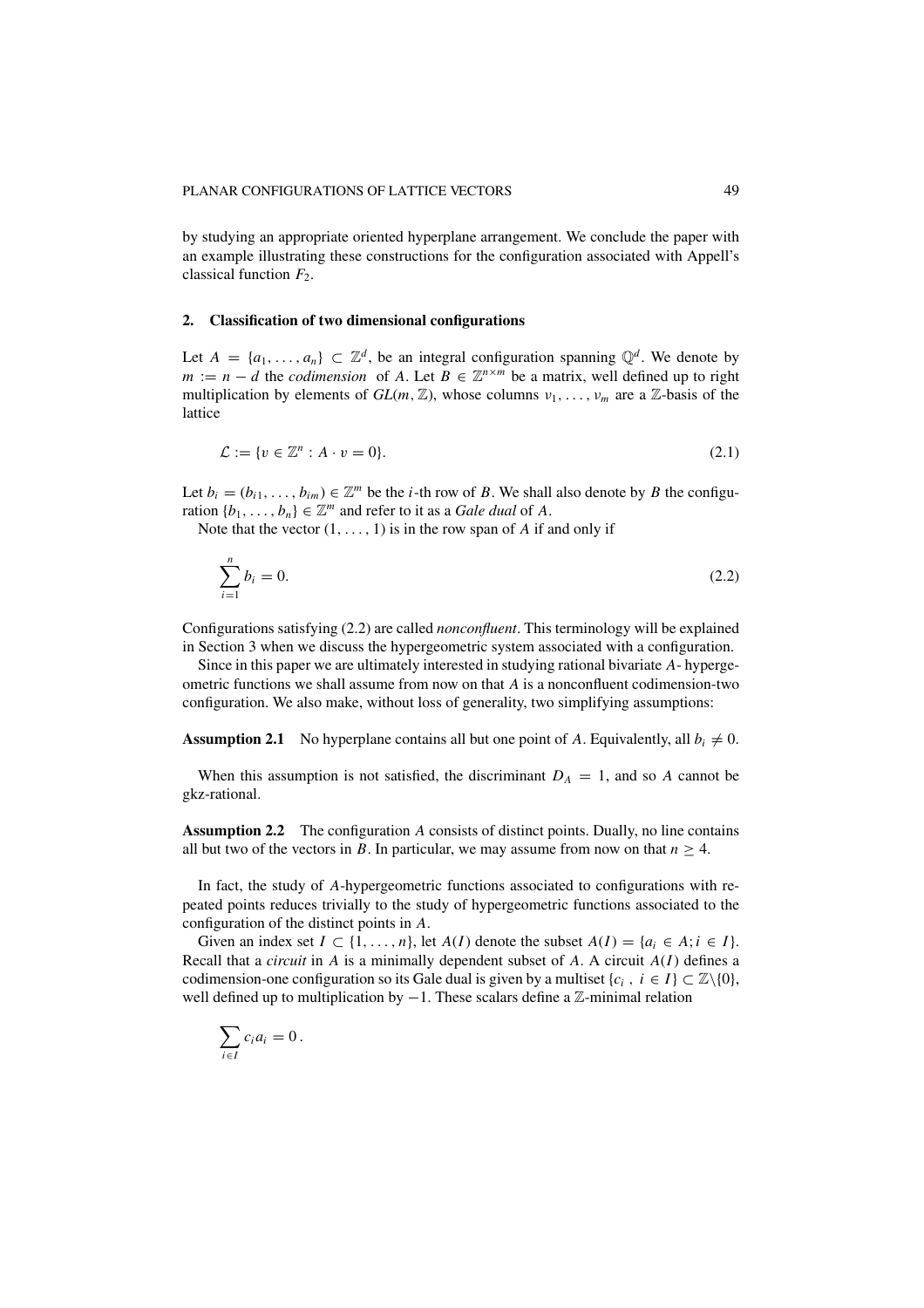The vector  $c \in \mathbb{Z}^n$  whose *i*-th component is  $c_i$  and whose *j*-th component vanishes for all  $j \in I^c$ , belongs to  $\mathcal L$  and, consequently, may be written as  $c = \gamma_1 \nu_1 + \gamma_2 \nu_2$ . This means that the vectors  $\{b_j, j \in I^c\}$  lie in the line orthogonal to  $(\gamma_1, \gamma_2) \in \mathbb{Z}^2$ . A subset  $B(J) = \{b_j; j \in J\}$  is a *cocircuit* if and only if it consists of all vectors of *B* in the same line through the origin. Clearly,  $B(J)$  is a cocircuit if and only if  $A(J<sup>c</sup>)$  is a circuit. In this case, given  $j \in J$ , the multiset

$$
\{\det(b_i, b_j); i \notin J\}
$$
\n
$$
(2.3)
$$

is well defined up to multiplication by a non-zero constant and agrees, again up to constant, with the Gale dual of the circuit  $A(J<sup>c</sup>)$ . In particular, the following definition is independent of the choice of  $j \in J$ .

**Definition 2.3** A cocircuit  $B(J)$  is said to be *balanced* if for some (all)  $j \in J$ , the multiset  $\{\det(b_i, b_j)\colon i \notin J\}$  is symmetric around the origin. *B* is said to be *balanced* if all its cocircuits are balanced. Also, a circuit  $A(I)$  is balanced if  $B(I^c)$  is so or, equivalently, if its Gale dual is symmetric around the origin.

A fundamental property of Gale duality (cf. [1, Proposition 9.1.5]) states that the convex hull of a subset  $A(I)$  is a face of the convex hull of  $A$  if and only if the origin lies in the relative interior of conv $(B(I^c))$ . Hence, in the codimension two case, a circuit  $A(I)$  is contained in a face of conv( $A$ ) if and only if the cocircuit  $B(I^c)$  contains at least two vectors of *B* in opposite rays. Moreover, if *B*(*J* ) is a cocircuit and

$$
\sum_{j \in J} b_j = 0,\tag{2.4}
$$

the configuration *A* can be written as  $A = A(J) \cup A(J^c)$  with  $A(J)$  and  $A(J^c)$  lying in parallel flats.

**Definition 2.4** A cocircuit  $B(J)$  is *splitting* if equality (2.4) holds. Otherwise we call  $B(J)$ *non-splitting*. We apply the same terminology to the corresponding circuit  $A(J<sup>c</sup>)$ .

As Lemma 3.2 shows, non-splitting circuits behave well relative to discriminants and specialization of variables. Moreover, Theorem 3.3 implies that in order to classify gkzrationality, we must study configurations all of whose non-splitting circuits are balanced.

We give now two definitions that will help us organize the arguments. Let  $B \subset \mathbb{R}^2$  be a finite vector configuration.

**Definition 2.5** We say that *B* is *uniform* if for every pair  $i \neq j$ , the vectors  $b_i$ ,  $b_j$  are linearly independent.

Note that in a uniform configuration every cocircuit is non-splitting. We also observe that any cocircuit whose complement consists of an odd number of vectors, is automatically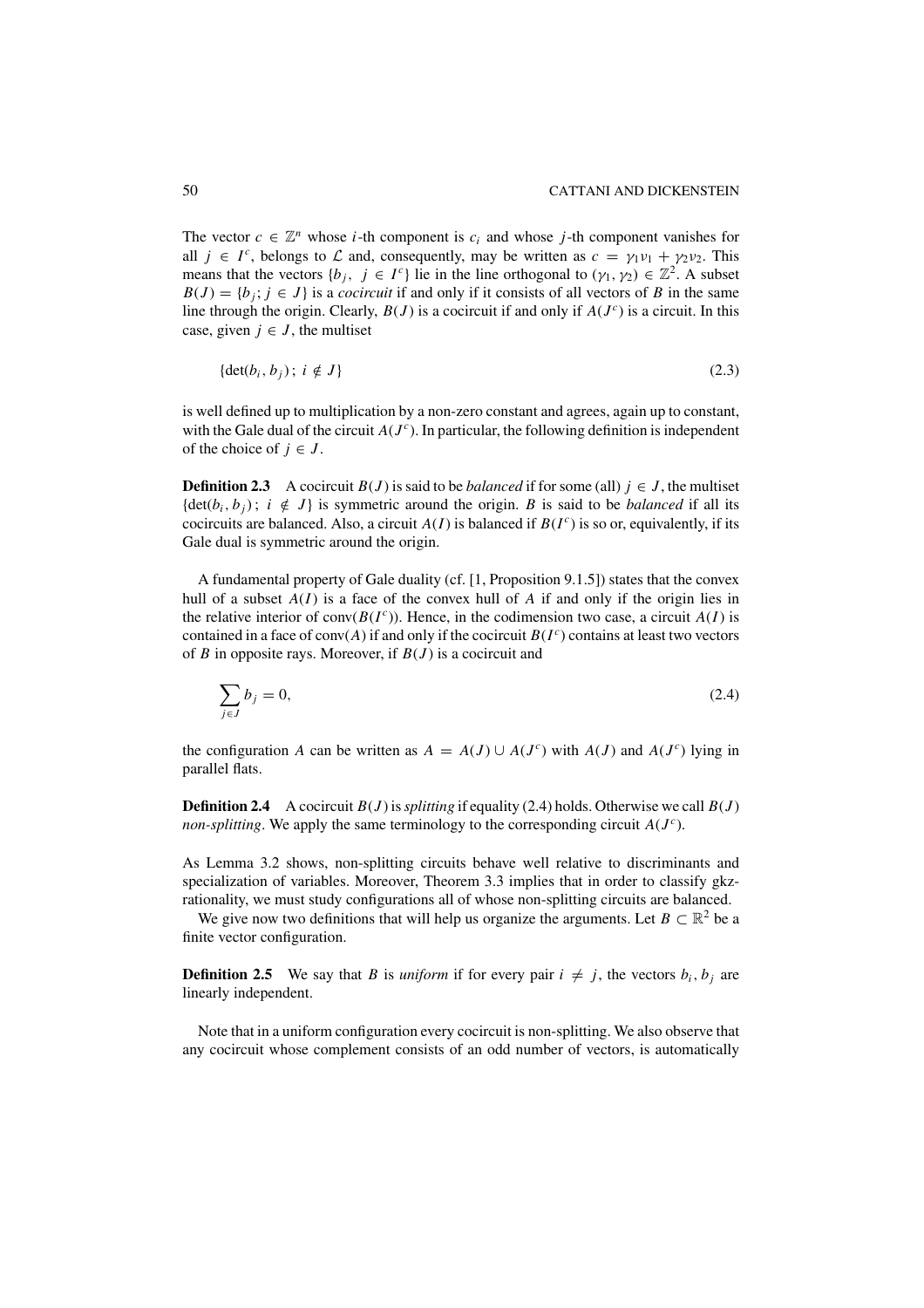unbalanced. In particular, a uniform balanced configuration must necessarily consist of an odd number of points.

**Definition 2.6** We say that *B* is *irreducible* if it is not possible to write it as a disjoint union  $B = B_1 \cup B_2$ , where  $B_1$ ,  $B_2$  are proper nonconfluent subconfigurations.

We make the following convention: each time we write *B* as a union of subconfigurations, we assume that we are in the conditions of the previous definition, i.e., that the union is disjoint and the subconfigurations are proper and with zero sum. In particular, each subconfiguration contains at least two vectors.

**Remark 2.7** If a configuration satisfies Assumption 2.1, all subconfigurations do as well. Assumption 2.2, on the contrary, is not hereditary.

For  $4 \leq n \leq 6$ , the geometric classification of two dimensional Gale configurations satisfying Assumptions 2.1 and 2.2 follows from the results in [5] which we now recall.

- If  $n = 4$ , every configuration *B* is irreducible and uniform and therefore every cocircuit is non-splitting and unbalanced.
- For  $n = 5$ , [5, Lemma 4.2] implies that either
	- (a) *B* is irreducible and contains a non-splitting unbalanced cocircuit, or
	- (b) *B* is irreducible and all its cocircuits are balanced, in which case it is *GL*(2,  $\mathbb{R}$ )-equivalent to the regular pentagon, or
	- (c) *B* is reducible; hence it is the union of a two-vector configuration  $B_1$  and a threevector configuration  $B_2$  not contained in a line. If *B* is integral then it is Gale dual to an essential Cayley configuration (3.1).
- Suppose  $n = 6$ . Then we have the following possibilities:
	- (a) *B* contains a non-splitting unbalanced cocircuit, or
	- (b) *B* is  $GL(2, \mathbb{R})$ -equivalent to  $B_1 \cup B_2$ , where

 $B_i = {\lambda_i e_1, \lambda_i e_2, -\lambda_i e_1 - \lambda_i e_2},$ 

and  $\lambda_1 + \lambda_2 \neq 0$ . In this case, all cocircuits are balanced.

(c) *B* is a reducible configuration of the form  $B = B_1 \cup B_2 \cup B_3$  or  $B = B_1 \cup B_2$  and each *Bi* is a cocircuit.

The following is the main theorem in this section.

**Theorem 2.8** *Let*  $B = \{b_1, \ldots, b_7\} \subset \mathbb{R}^2$  *be a nonconfluent configuration of seven non-zero vectors in the plane. Assume moreover that no line contains all but two of the vectors. Then*, *exactly one of the following holds*:

- (a) *B contains a non-splitting unbalanced cocircuit.*
- (b) *B is irreducible and all its cocircuits are balanced*, *in which case it is GL*(2, R) *equivalent to a regular heptagon.*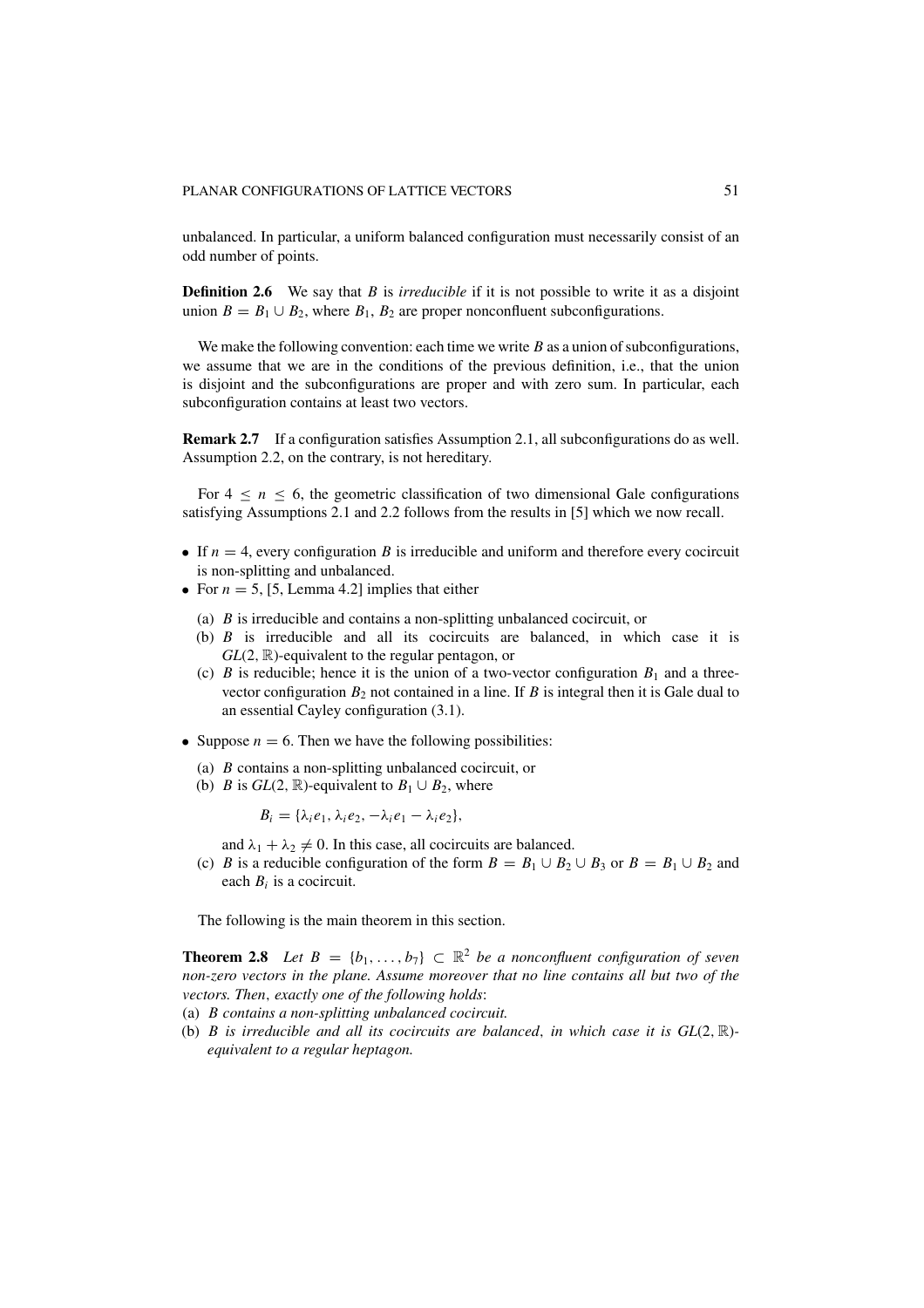- (c) *B* is a reducible configuration of the form  $B = B_1 \cup B_2 \cup B_3$  or  $B = B_1 \cup B_2$  with each *Bi a cocircuit.*
- (d) *B* is a reducible configuration of the form  $B = B_1 \cup B_2 \cup B_3$ , with one  $B_i$  having three *vectors which generate*  $\mathbb{R}^2$ .
- (e) *B* is a reducible configuration of the form  $B = B_1 \cup B_2$ , where  $B_1$  is a pair of opposite *vectors and*  $B_2$  *is*  $GL(2, \mathbb{R})$ *-equivalent to a regular pentagon.*

Recall that an arbitrary configuration *B* of planar vectors is called balanced if all its cocircuits are balanced.

**Corollary 2.9** *Let B be a balanced configuration of seven non-zero vectors in the plane. Then B is GL*(2, R)*-equivalent to one of the following*:

- (i) *A regular heptagon*,
- (ii) *a configuration*  $B = B_1 \cup B_2$ *, where*  $B_2$  *is a regular pentagon, and*  $B_1 = \{\lambda c, -\lambda c\}$ *,*  $c \in B_2, \lambda \in \mathbb{R}^*,$
- (iii) *the configuration*  $B = \{e_1, e_2, -e_1 e_2, \lambda e_1, -\lambda e_1, \mu e_2, -\mu e_2\}$ , *where*  $\lambda$ ,  $\mu$  *are nonzero scalars*,
- (iv) *the configuration*  $B = \{e_1, e_2, -e_1 e_2, \lambda e_1, -\lambda e_1, \mu e_1, -\mu e_1\}$ , where  $\lambda, \mu$  are *non-zero scalars*,
- (v) *a configuration of seven vectors in one line.*

**Proof:** A configuration *B* all of whose vectors are contained in a line is vacuously balanced. On the other hand, if *B* spans the plane, then a balanced configuration is necessarily nonconfluent. If, in addition, *B* satisfies Assumption 2.2 then it must be equivalent to one of the configurations  $(a)$ – $(e)$  in Theorem 2.8. Of those, the configurations of type  $(a)$  and (c) cannot be balanced. If a configuration of type (e) is balanced then it must be as in (ii) since otherwise  $B_1$  would be an unbalanced cocircuit.

Suppose now that *B* is as in (d). Then, modulo  $GL(2, \mathbb{R})$ , we may assume that  $B_1 =$  ${e_1, -e_1}, B_2 = {e_2, -e_2}.$  Since the corresponding cocircuits must be balanced, this implies that  $B_3 = {\lambda e_1, \mu e_2, -\lambda e_1 - \mu e_2}$  which, after rescaling, yields the configuration (iii).

It remains to consider the case when a line contains at least five vectors of *B*. Clearly, since  $B$  is nonconfluent, we must consider the case when all seven vectors lie in a line (case (v), or there are exactly five vectors in one line. If the other two vectors were also collinear then the corresponding cocircuit would be unbalanced. So we may assume that the remaining two vectors are linearly independent and that *B* is  $GL(2, \mathbb{R})$ -equivalent to  $B = {\lambda_1 e_1, \lambda_2 e_1, \lambda_3 e_1, \lambda_4 e_1, \lambda_5 e_1, \lambda_6 e_1 + \gamma e_2, e_2}, \lambda_6 \neq 0$ . Condition 2.2 implies  $\gamma = -1$ , while the fact that the cocircuit defined by  $e_2$  is balanced implies that, after reordering if necessary,  $\lambda_1 = -\lambda_2$ ,  $\lambda_3 = -\lambda_4$ , and  $\lambda_5 = -\lambda_6$ . Rescaling yields configuration (iv).  $\Box$ 

The proof of Theorem 2.8 will follow from a series of Lemmas. In their statements, (a)–(e) refer to the cases described in the theorem. Throughout, all configurations are supposed to verify Assumptions 2.1 and 2.2. Our first goal is to show that if *B* is not uniform then either it contains a non-splitting unbalanced cocircuit or is as in (c), (d) or (e).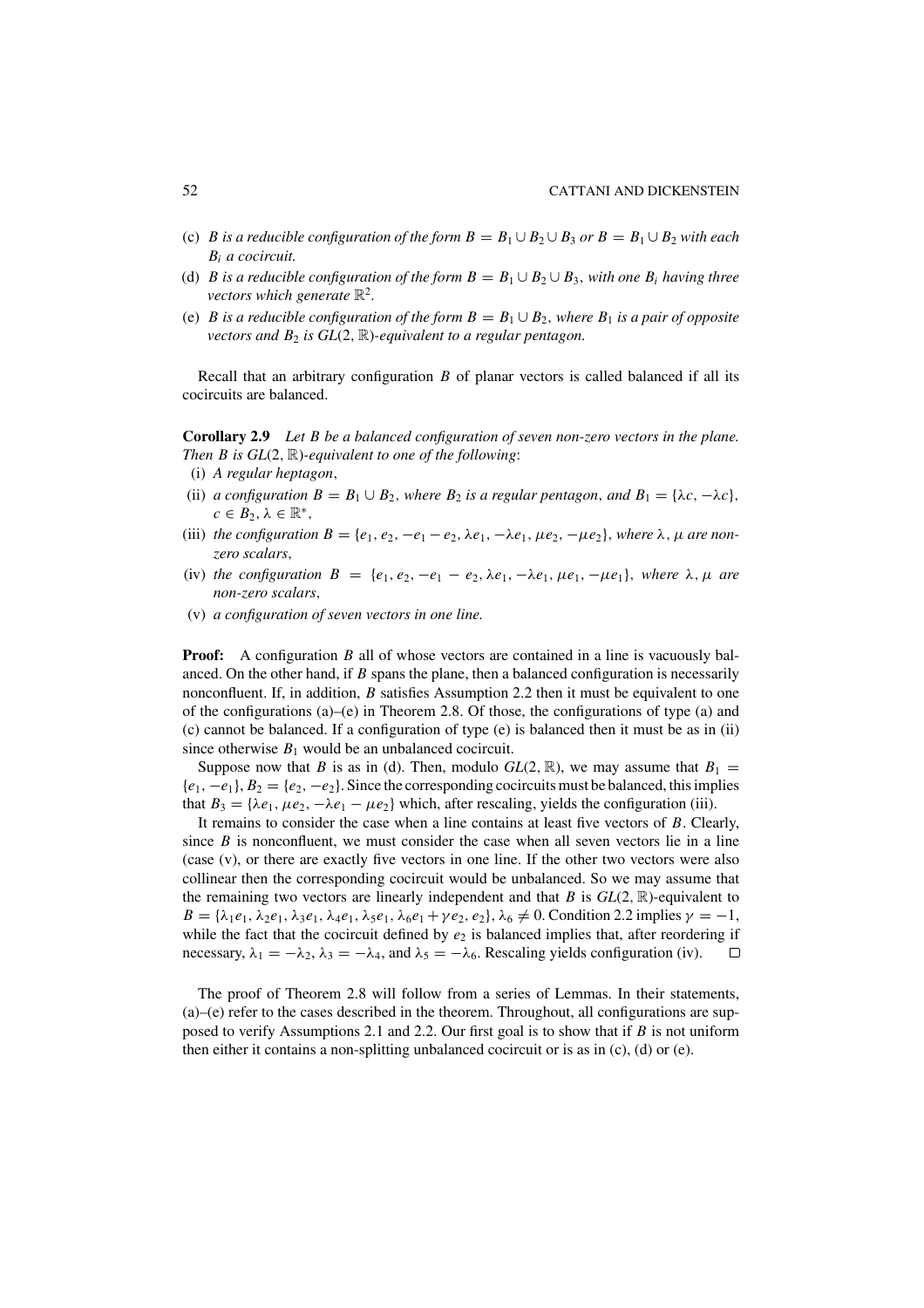**Lemma 2.10** *Suppose that B is a reducible configuration such that*  $B = B_1 \cup B_2$ , where  $B_1 = \{b, -b\}$ *. Then B is as in* (*a*), (*c*), (*d*) *or* (*e*).

**Proof:** By Assumption 2.2,  $B_2$  is a 5-vector configuration not contained in a line. Hence, either

- *B*<sup>2</sup> contains a non-splitting unbalanced cocircuit associated with a line *L*. Then *L* also defines a non-splitting unbalanced cocircuit of the total configuration *B*, or
- $B_2$  is a reducible configuration which does not satisfy Assumption 2.2 and we are in case (c), or
- $B_2$  is a reducible configuration satisfying Assumption 2.2. Then so is  $B$  and we are in case (d), or
- $B_2$  is equivalent to a regular pentagon and *B* is as in (e).

 $\Box$ 

**Lemma 2.11** *Suppose that there is a line L containing an even number of vectors of B. Then B is as in* (*a*), (*c*), (*d*), *or* (*e*).

**Proof:** Since *L* contains an even number of vectors, the associated cocircuit is unbalanced. If it is non-splitting, then we are in case (a). Otherwise, the vectors in  $B \cap L$  must add up to zero. If *L* contains only two vectors then we are in the case covered by Lemma 2.10. Hence we may assume that *L* contains 4 vectors whose sum is zero. If the remaining 3 vectors lie on a line then we are in the case described by (c); otherwise, there is a line *L* containing a single vector of *B* and, consequently, the associated cocircuit is non-splitting. If it is unbalanced we are in case (a) while if it is balanced then necessarily there exist  $b_1, b_2 \in L$  such that  $b_1 = -b_2$  and we are again in the case covered by Lemma 2.10.  $\Box$ 

We can now restrict ourselves to configurations *B* where each line contains an odd number of vectors of *B*. This means, in particular, that *B* is distributed in an odd number of lines.

**Lemma 2.12** *Suppose that the configuration B is distributed in* 3 *lines*, *each containing an odd number of vectors. Then B contains a non-splitting unbalanced cocircuit*, *or it corresponds to cases* (*c*) *or* (*d*).

**Proof:** By Assumption 2.2, no line may contain 5 vectors of *B*. Hence we need only consider the case when one of the lines, say *L*1, contains only one vector, while the other two  $L_2$ ,  $L_3$  contain three vectors each. Let  $Z_i \subset B$  denote the cocircuit associated with  $L_i$ . Because of Assumption 2.1, one of the cocircuits  $Z_2$ ,  $Z_3$  must be non-splitting. Assume  $Z_2$ is non-splitting. If it is balanced, then there exist elements  $b_1, b_2 \in Z_3$  such that  $b_1 = -b_2$ ; hence we are in the case of Lemma 2.10 and, since *B* is contained in three lines, it is as in (a), (c) or (d).

**Lemma 2.13** *Suppose that the configuration B is distributed in* 5 *lines*, *each containing an odd number of vectors. Then either B contains a non-splitting unbalanced cocircuit*,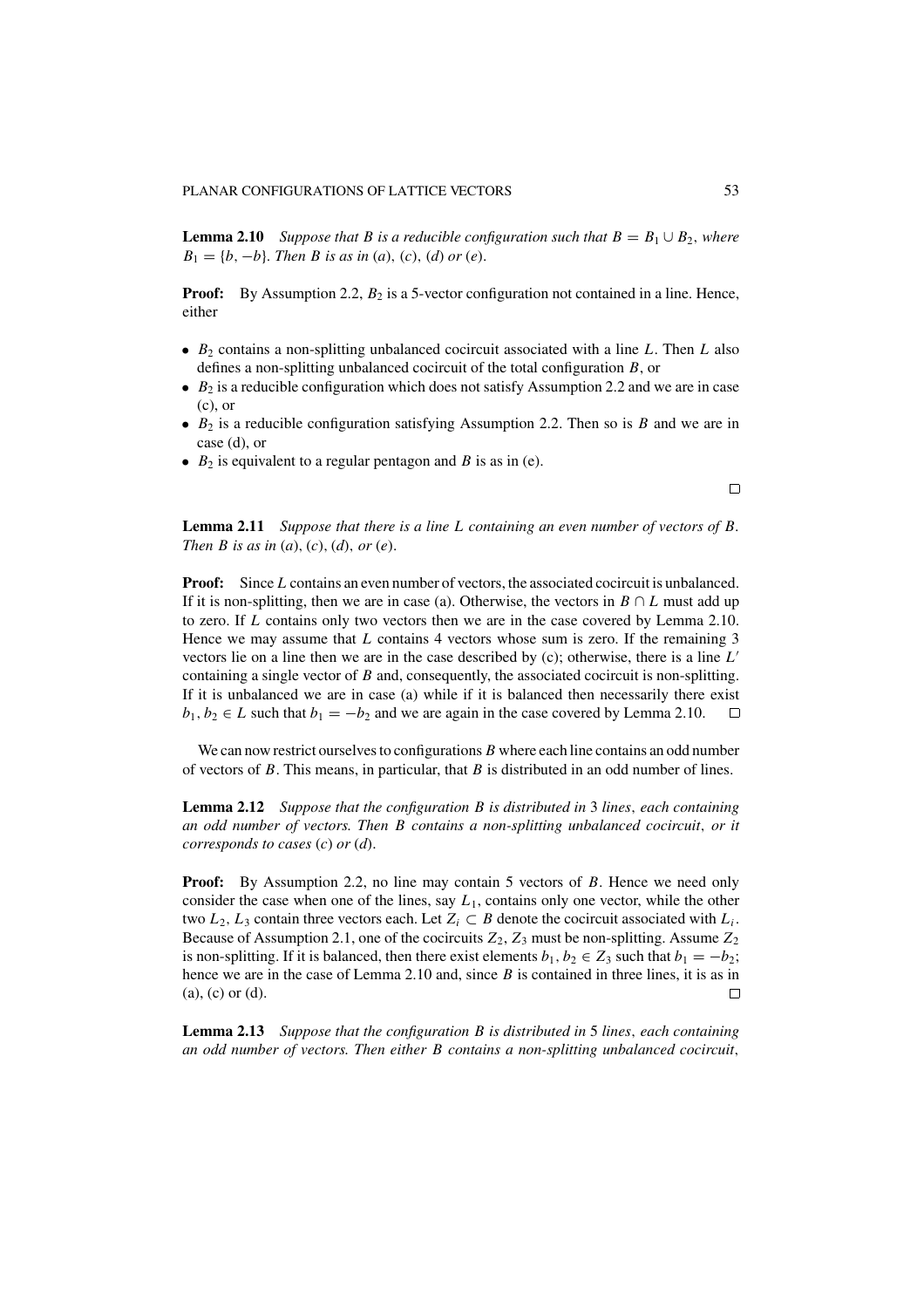*or is as in* (*d*), *or as in* (*e*) *and the line containing B*<sup>1</sup> *contains one of the vertices of the pentagon.*

**Proof:** It suffices to show that either *B* contains a non-splitting unbalanced cocircuit or it reduces to the case in Lemma 2.10. Since one of the lines must contain three vectors of *B*, we may assume that  $b_1 = e_1$ ,  $b_2 = xe_1$ ,  $b_3 = ye_1$  with  $x, y \neq -1$  and  $x \neq -y$ . We may also assume that  $b_4 = e_2$ . Hence, if the cocircuit associated with the line  $\mathbb{R} \cdot e_2$  is balanced, the configuration *B* must be of the form:

$$
B^{t} = \begin{pmatrix} 1 & x & y & 0 & -1 & -x & -y \\ 0 & 0 & 0 & 1 & * & * & * \end{pmatrix}.
$$

If the cocircuit defined by  $\mathbb{R} \cdot e_1$  is also balanced then either

$$
B^{t} = \begin{pmatrix} 1 & x & y & 0 & -1 & -x & -y \\ 0 & 0 & 0 & 1 & -1 & u & -u \end{pmatrix}, \quad u \neq 0, \text{ or}
$$
 (2.5)

$$
B^{t} = \begin{pmatrix} 1 & x & y & 0 & -1 & -x & -y \\ 0 & 0 & 0 & 1 & u & -u & -1 \end{pmatrix}, \quad u \neq 0.
$$
 (2.6)

Consider the configuration (2.5). If the cocircuit associated with  $\mathbb{R} \cdot (-1, -1)$  is balanced, we must have  $u = y - x$ . But then, the cocircuit defined by the line  $\mathbb{R} \cdot (-x, u) = \mathbb{R} \cdot (-x, y - x)$ cannot be balanced since the multiset

$$
\{y-x, x(y-x), y(y-x), x, -y, -(y-x)(x+y)\}
$$

can never be symmetric around the origin given that  $x, y \neq 0, -1$  since the configuration satisfies Assumption 2.1.

It remains to consider the case described by (2.6). It is easy to check that under our assumptions, if the cocircuit associated with the line  $\mathbb{R} \cdot (-y, -u)$  is balanced then we must have  $x = 1 + uy$ . Consider then the cocircuit defined by  $\mathbb{R} \cdot (-1, u)$ . Checking again case-by-case we deduce that if it is balanced then  $u = 1 + uy$  and hence  $u = x$ . We can then check that the last cocircuit, the one defined by  $\mathbb{R} \cdot (-x, u)$ , will be unbalanced unless  $\Box$  $y = -x$ .

Lemma 2.13 completes the proof of Theorem 2.8 for non-uniform configurations. The following result, was conjectured in the preprint version of this paper and proved for the case of seven plane vectors using Gröbner basis computations. Recently, Ressayre [14] gave a proof for the general case. For the sake of completeness, we include an adaptation of Ressayre's argument to our situation.

**Theorem 2.14** *Let B be a uniform balanced configuration in the plane. Then B is GL*(2,  $\mathbb{R}$ *)-equivalent to a* (2*k* + 1)-gon.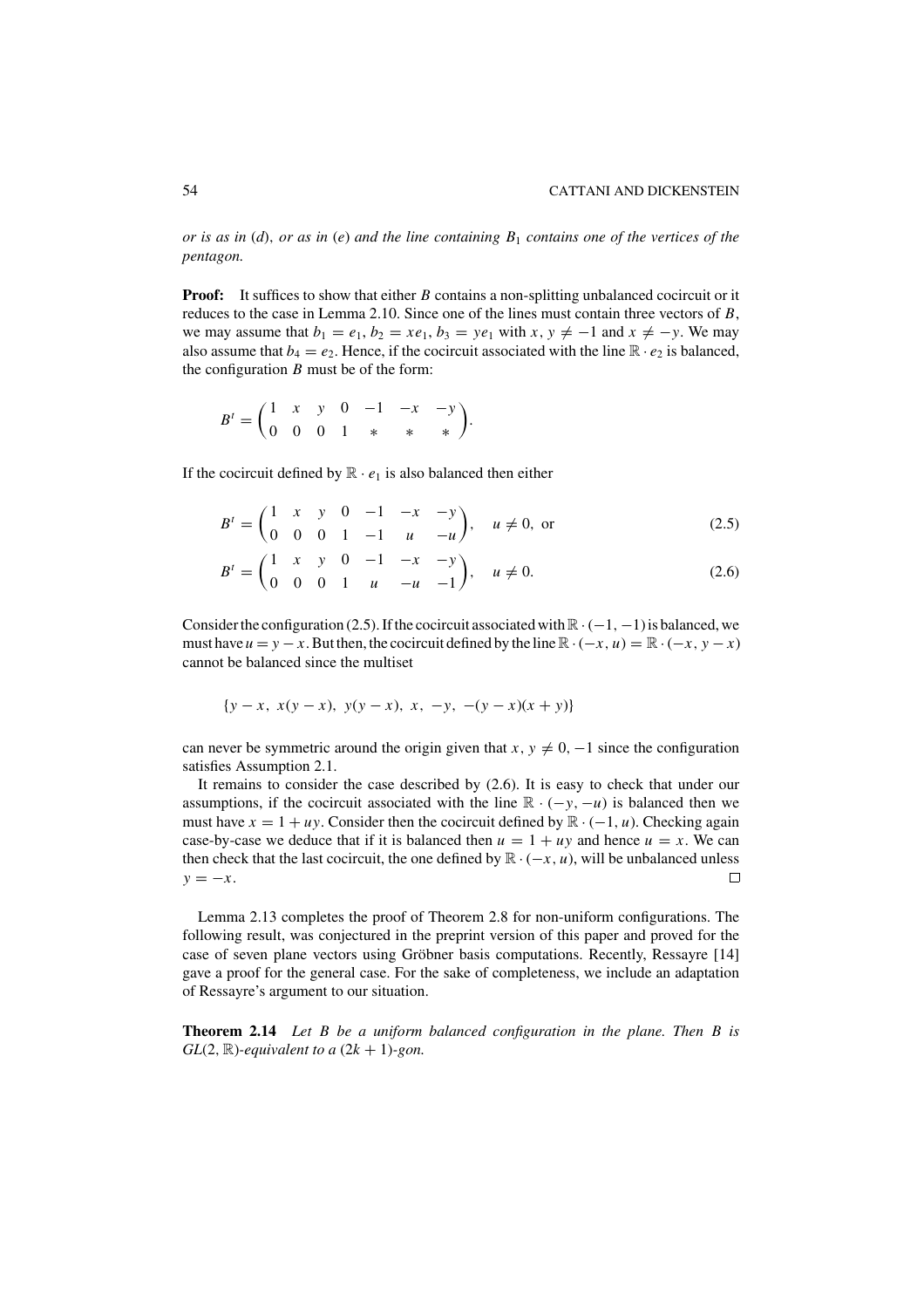**Proof:** We refer to [14] for the general case and sketch an argument in the case of seven vectors.

Let P denote the set of unordered pairs  $\{(i, j): 1 \le i, j \le 7\}$  and

$$
\mathcal{P}^k = \{(i, j) \in \mathcal{P} : \det(b_k, b_i) = -\det(b_k, b_j)\}.
$$

Note that if  $(i, j) \in \mathcal{P}^k$  then  $b_k$  lies in the line spanned by  $b_i + b_j$ . Hence, the uniformity assumption implies that the sets  $\mathcal{P}^k$  are disjoint. A cardinality argument shows that  $\mathcal{P} = \bigcup_{k=1}^{7} \mathcal{P}^k$ .

We also note that since every cocircuit is balanced, for each  $k = 1, \ldots, 7$ , there exist three vectors  $b_i$  such that  $\det(b_i, b_k) > 0$  and three vectors with negative determinant. Hence, each of the open hyperplanes determined by the line  $\mathbb{R} \cdot b_k$  must contain exactly three vectors in the configuration. Suppose now that we index the vectors  $b_1, \ldots, b_7$  counterclockwise, then the vector  $b_k$  must be contained in the open cone spanned by  $-b_{k-3}$  and  $-b_{k+3}$ , where we are indexing modulo 7. This implies that  $b_k$  is the only vector in the configuration that may lie in the line  $\mathbb{R} \cdot (b_{k-3} + b_{k+3})$  and, consequently,

$$
(k-3, k+3) \in \mathcal{P}^k. \tag{2.7}
$$

Similarly, we have

$$
(k-1, k+1) \in \mathcal{P}^k. \tag{2.8}
$$

Indeed, by symmetry it suffices to verify (2.8) for the case  $k = 2$ . Then (1, 3) must belong to either  $\mathcal{P}^2$ , since *b*<sub>2</sub> is in the open cone spanned by *b*<sub>1</sub> and *b*<sub>3</sub>, or  $\mathcal{P}^5$ , or  $\mathcal{P}^6$  since *b*<sub>5</sub> and *b*<sub>6</sub> are in the cone spanned by  $-b_1$  and  $-b_3$ . However, it follows from (2.7) that (1, 2)  $\in \mathcal{P}^5$  and  $(2, 3) \in \mathcal{P}^6$ . Consequently, the last two cases are impossible and  $(1, 3) \in \mathcal{P}^2$ , as claimed by (2.8). By a process of elimination we also have

$$
(k-2, k+2) \in \mathcal{P}^k,\tag{2.9}
$$

and the set  $\mathcal{P}^k$  is completely determined.

Modulo the action of  $GL(2, \mathbb{R})$  we may assume that  $b_1 = e_1$  and  $b_2 = e_2$ . Since  $\mathcal{P}^1$  $\{(2, 7), (3, 6), (4, 5)\}\$ and  $\mathcal{P}^2 = \{(1, 3), (4, 7), (5, 6)\}\$ the configuration *B* must be of the form

$$
B' = \begin{pmatrix} 1 & 0 & -1 & z & w & -w & -z \\ 0 & 1 & x & y & -y & -x & -1 \end{pmatrix}.
$$
 (2.10)

Since  $(1, 2) \in \mathcal{P}^5$  it follows that  $b_5 = \lambda(e_1 + e_2)$  and, therefore,  $w = -y$ . Moreover,  $(3, 7)$  ∈  $\mathcal{P}^5$  as well, so that  $x = -z$ . We also have that  $(1, 6) \in \mathcal{P}^7$  which implies that  $y = x^2 - 1$ . Therefore

$$
B^{t} = \begin{pmatrix} 1 & 0 & -1 & -x & 1 - x^{2} & x^{2} - 1 & x \\ 0 & 1 & x & x^{2} - 1 & 1 - x^{2} & -x & -1 \end{pmatrix}.
$$
 (2.11)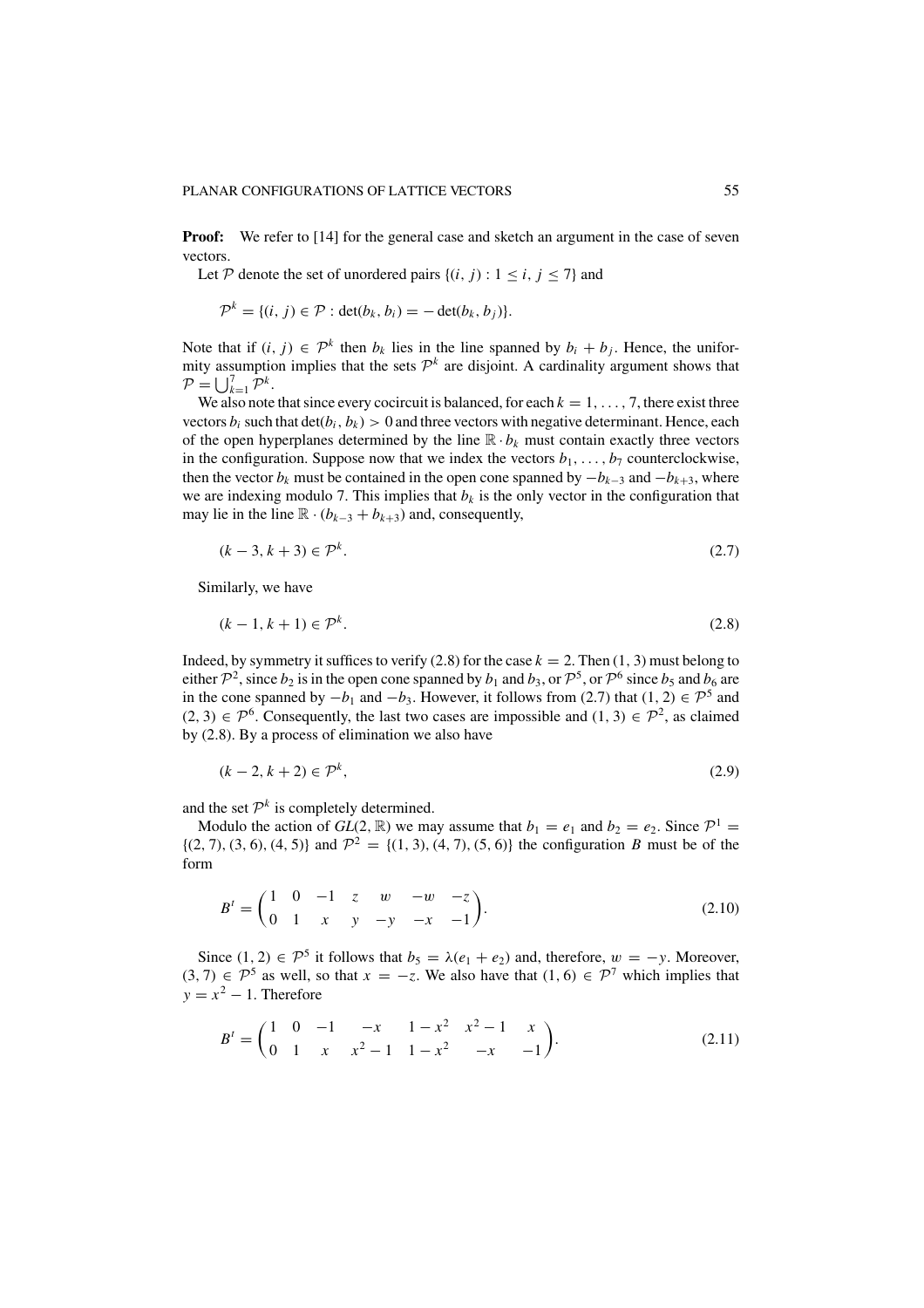Finally, since  $(1, 7) \in \mathcal{P}^4$  we have that

$$
x^3 + x^2 - 2x - 1 = 0.
$$

This equation has three real roots:  $x = 2\cos(2k\pi/7)$ ,  $k = 1, 2, 3$ . A straightforward argument shows that the corresponding configurations are *GL*(2, R)-equivalent to a regular heptagon.  $\Box$ 

## **3. Classification of rational hypergeometric functions**

We recall the definition of *A*-hypergeometric functions and refer to [10, 12, 16] for their main properties.

**Definition 3.1** Given an integer  $d \times n$ -matrix *A* of rank *d* and a vector  $\alpha \in \mathbb{C}^d$ , the *A-hypergeometric system* with parameter  $\alpha$  is the left ideal  $H_A(\alpha)$  in the Weyl algebra  $\mathbb{C}\langle x_1,\ldots,x_n,\partial_1,\ldots,\partial_n\rangle$  generated by the *toric operators*  $\partial^u - \partial^v$ , for all  $u, v \in \mathbb{N}^n$  such that  $A \cdot u = A \cdot v$ , and the *Euler operators*  $\sum_{j=1}^{n} a_{ij} x_j \partial_j - \alpha_i$  for  $i = 1, ..., d$ . A function *f* (*x*<sub>1</sub>, ..., *x<sub>n</sub>*), holomorphic in an open set  $U \subset \mathbb{C}^n$ , is said to be *A-hypergeometric of degree*  $\alpha$  if it is annihilated by  $H_A(\alpha)$ .

We say that the dimension of *A* is  $d - 1$ , i.e. the dimension of the affine span of its columns, and  $m = n - d$  is its codimension. When  $m = 1$ , the study of the hypergeometric system may be reduced to the study of a hypergeometric ordinary differential equation of degree *d*. The singularities of this equation are *regular*, and consequently the solutions have at worst logarithmic singularities, if and only if condition (2.2) is satisfied. Classically this is called the *nonconfluent* case. This terminology is extended to the multivariate situation. We shall assume throughout that the configuration *A* is nonconfluent, which implies that the *A*-hypergeometric system is *regular holonomic* ([12, 16, 2.4.11]), and that it satisfies Assumptions 2.1 and 2.2. Since we are interested in the study of rational hypergeometric functions, we will also assume that  $\alpha \in \mathbb{Z}^d$ .

We recall that a configuration *A* is said to be Cayley if  $d = 2r + 1$  and there exist vector configurations  $A_1, \ldots, A_{r+1}$  in  $\mathbb{Z}^r$  such that

$$
A = \{e_1\} \times A_1 \cup \cdots \cup \{e_{r+1}\} \times A_{r+1} \subset \mathbb{Z}^{r+1} \times \mathbb{Z}^r,
$$
\n
$$
(3.1)
$$

where  $e_1, \ldots, e_{r+1}$  is the standard basis of  $\mathbb{Z}^{r+1}$ . Moreover, *A* is said to be *essential* if the Minkowski sum  $\sum_{i \in I} A_i$  has affine dimension at least |*I*| for every proper subset *I* of  $\{1,\ldots,r\}.$ 

If *A* is a codimension-two Cayley configuration then the total number of points  $n = 2r+3$ and, if *A* is essential, each of the subsets *Ai* must contain at least two points. Hence, in an essential Cayley configuration of codimension two, all but one of the *Ai*'s contains two points and the remaining one contains three points. A generic sparse polynomial *f* with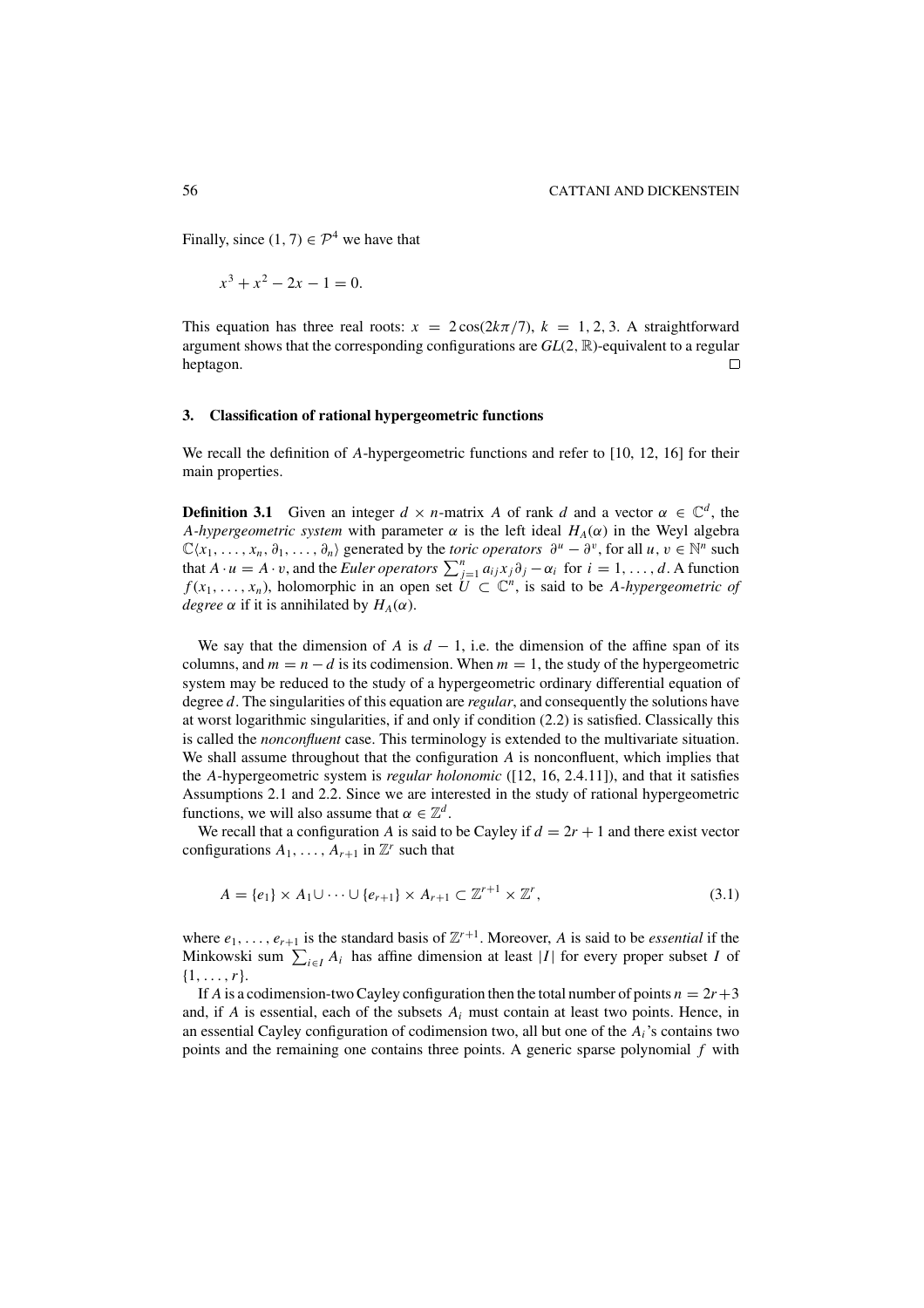#### PLANAR CONFIGURATIONS OF LATTICE VECTORS 67

support *A* decomposes as

$$
f(s_1,\ldots,s_{r+1},t_1,\ldots,t_r)=s_1f_1(t)+\cdots+s_{r+1}f_{r+1}(t),
$$

where  $f_1, \ldots, f_r$  are binomials with respective supports  $A_1, \ldots, A_r$  and  $f_{r+1}$  is a trinomial with support  $A_{r+1}$ . Then, it is easy to deduce from [8, Section 5] that A will be essential if and only if  $D_A \neq 1$ , and in this case  $D_A$  equals the sparse resultant  $R_{A_1,...,A_{r+1}}(f_1,...,f_{r+1})$ [11].

Conjecture 1.3 in [5] asserts that the only gkz-rational configurations are those affinely isomorphic to an essential Cayley configuration. The codimension-one case as well as the dimension one, two, and three cases have been studied in [5]. In this section we verify this conjecture for the first significant open case: codimension-two configurations in dimension four, i.e.  $n = 7$ ,  $d = 5$ . We prove, moreover, that for any such configuration the number of linearly independent stable rational hypergeometric functions (see Definition 3.5 below) is 1. In fact, a suitable derivative of any stable rational hypergeometric functions is a constant multiple of an explicit toric residue in the sense of [2, 7] associated to *A* and the parameter vector  $\alpha \in \mathbb{Z}^5$ .

The following result generalizes, in the case of codimension-two configurations, Lemma 3.4 in [5].

**Lemma 3.2** *Let A*(*I*) *be a non-splitting circuit of a codimension-two configuration A. Then there exists*  $j \in I^c$  *such that a positive power of the discriminant*  $D_{A(I)}$  *divides the specialization*  $D_A|_{x_i=0}$ .

**Proof:** We may assume without loss of generality that  $I = \{1, \ldots, r\}$  and that for  $j > r$ ,  $b_j = \lambda_j e_2, \lambda_j \in \mathbb{Z}, \sum_{j>r} \lambda_j = \lambda > 0$ . This implies that  $C(I^c) = \{b_{11}, \ldots, b_{r1}\}$  and hence  $D_{A(I)}$  is, up to an integer constant, the binomial

$$
\prod_{b_{i1}>0} b_{i1}^{b_{i1}} \cdot \prod_{b_{i1}<0} x_i^{-b_{i1}} - \prod_{b_{i1}<0} b_{i1}^{-b_{i1}} \cdot \prod_{b_{i1}>0} x_i^{b_{i1}},
$$

where the products run over  $i \in I$ . On the other hand, it follows from [8, Section 4] that the discriminant  $D(A)$  may be computed, up to a monomial and integral factor, as the resultant (with respect to *t*) of two polynomials  $p_1(t; x)$ ,  $p_2(t; x)$  with the following properties:  $p_1(t; x)$  does not involve the variables  $x_j$ , for  $j > r$ ,  $p_1(0; x) = D_{A(I)}$ , and

$$
p_2(t; x) = a_1(t)t^{\lambda}m_1(x) - a_2(t)m_2(x),
$$

with

$$
m_1(x) = \prod_{b_{k2} < 0} x_k^{-b_{k2}}, \quad m_2(x) = \prod_{b_{k2} > 0} x_k^{b_{k2}},
$$

where the products run over  $k = 1, \ldots, n$ .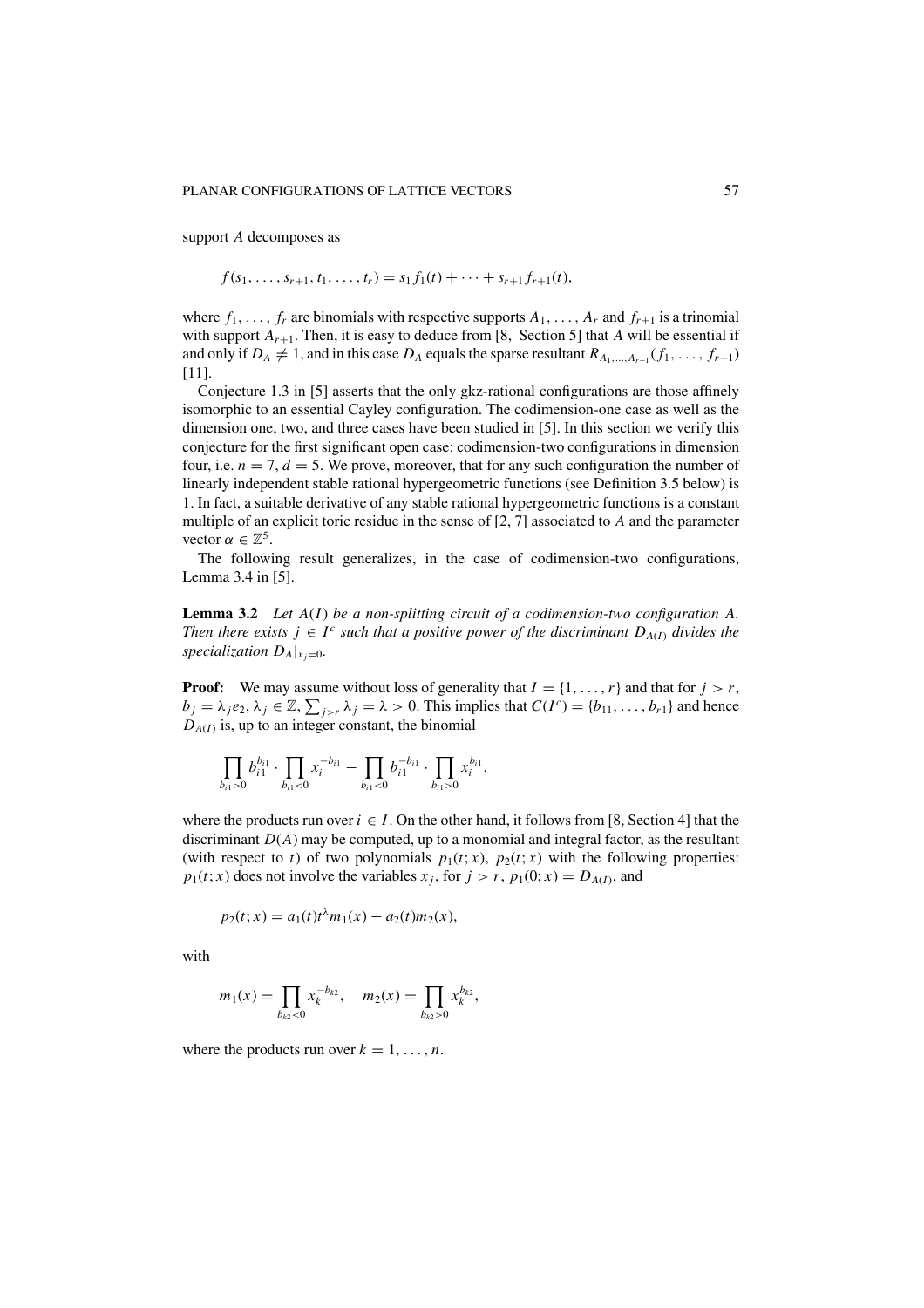By assumption, there exists  $j > r$  such that  $b_{i2} = \lambda_i > 0$ . Hence, setting  $x_i = 0$  we obtain:

$$
D_A|_{x_j=0} = \text{Res}_t (p_1(t; x)|_{x_j=0}, p_2(t; x)|_{x_j=0})
$$
  
= Res\_t (p\_1(t; x), a\_1(t)t<sup>λ</sup>m<sub>1</sub>(x)). (3.2)

Poisson's formula for resultants now implies that the resultant

$$
\text{Res}_{t}(p_{1}(t; x), t^{\lambda}) = p_{1}(0; x)^{\lambda} = D_{A(1)}^{\lambda}
$$

divides (3.2).

**Theorem 3.3** *A codimension-two configuration which contains an unbalanced non-splitting circuit is not gkz-rational*.

**Proof:** This result generalizes [5, Theorem 1.2] whose proof we follow. Let  $A = \{a_1, \ldots, a_n\}$  $a_n$ } be a gkz-rational configuration of codimension two. Suppose  $f = P/Q$  is a rational *A*-hypergeometric function of degree  $\alpha \in \mathbb{Z}^d$ , where  $P, Q \in \mathbb{C}[x_1, \ldots, x_n]$  are relatively prime. Assume, moreover, that *DA* is not a monomial and divides *Q*.

We claim that any non-splitting circuit  $A(I)$  of  $A$  is balanced. We may assume that  $I = \{1, \ldots, r\}, r < n$  and, because of Lemma 3.2, that  $D_A|_{x_n=0}$  is not a monomial. Set  $t = x_n$ ,  $\tilde{A} = \{a_1, \ldots, a_{n-1}\}, \tilde{x} = (x_1, \ldots, x_{n-1})$ . We expand the *A*-hypergeometric function *f* as

$$
f(\tilde{x};t) = \sum_{\ell \ge \ell_0} R_{\ell}(\tilde{x}) \cdot t^{\ell}, \tag{3.3}
$$

where each  $R_{\ell}(\tilde{x})$  is a rational  $\tilde{A}$ -hypergeometric function of degree  $\alpha - \ell \cdot a_n$ . Since  $D_A|_{x_n=0}$  is not a monomial, it follows from [5, Lemma 3.3] that some coefficient  $R_\ell(\tilde{x})$  is not a Laurent polynomial. Hence,  $\tilde{A}$  is gkz-rational. But  $\tilde{A}$  is a codimension-one configuration; indeed, it is a pyramid over the circuit  $A(I)$ . Thus, it follows from [5, Theorem 2.3] that *A*(*I*) must be balanced.  $\Box$ 

**Theorem 3.4** *A codimension two*, *dimension four*, *gkz-rational configuration is affinely equivalent to an essential Cayley configuration*.

**Proof:** A Gale dual of *A* is a configuration *B* of seven lattice vectors in the plane. Hence, we may apply the classification given in Theorem 2.8. If  $B$  is as in (a), it contains an unbalanced non-splitting circuit and then it may not be dual to a gkz-rational configuration by Theorem 3.3. A direct computation (see also [8, Corollary 4.5]) shows that the discriminant of any configuration *A* whose Gale dual satisfies (c) must be 1 and hence *A* is not gkzrational. Finally, note that no lattice configuration may be as in (b) or (e).

 $\Box$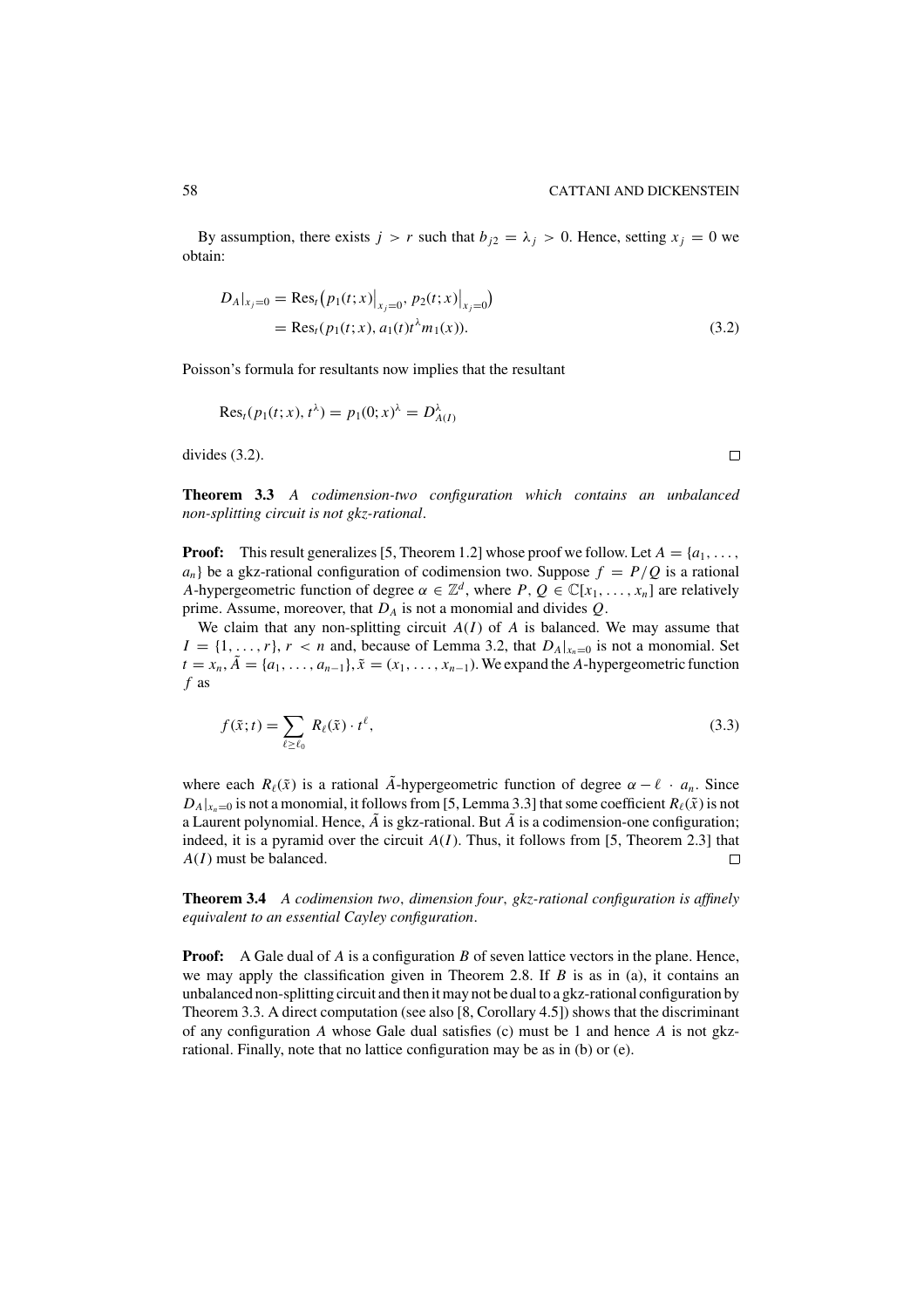We are left with Gale dual configurations  $B = B_1 \cup B_2 \cup B_3$  as in (d). Two of the subconfigurations contain 2 vectors and the third has 3 vectors not on a line. Then, *A* is Cayley essential and by [5, Theorem 1.5] it is gkz-rational.  $\Box$ 

We will now construct rational hypergeometric functions associated with an essential Cayley configuration. Let *A* be Cayley essential with  $r = 2$ ,  $n = 7$ . We may assume, modulo a change of coordinates, that the columns of *A* index the coefficients in a sparse system of 3 equations of the form:

$$
f_1 = x_1 + y_1 \cdot t_1^{\gamma_1}
$$
  
\n
$$
f_2 = x_2 + y_2 \cdot t_2^{\gamma_2}
$$
  
\n
$$
f_3 = x_3 + y_3 \cdot t_1^{\alpha_1} t_2^{\alpha_2} + z_3 \cdot t_1^{\beta_1} t_2^{\beta_2},
$$
\n(3.4)

with  $\gamma_1, \gamma_2 \in \mathbb{Z}_{>0}$  and  $(\alpha_1, \beta_1), (\alpha_2, \beta_2)$  non-zero integral vectors. For  $i \neq j$ , let  $V_{ij}$  denote the common zero set of  $f_i$  and  $f_j$  in the torus  $(\mathbb{C}^*)^2$ . For any  $a \in \mathbb{Z}^2$ ,  $c \in \mathbb{Z}_{>0}^3$ , the sum  $R_{ij}(c, a)$  of the local residues at all the points in  $V_{ij}$  of the differential 2-form

$$
\frac{t^a}{f_1^{c_1}f_2^{c_2}f_3^{c_3}}\frac{dt_1}{t_1}\wedge\frac{dt_2}{t_2},
$$

is a rational *A*-hypergeometric function of degree (−*c*, −*a*). When *a* lies in the interior of the Minkowski sum of the Newton polygons of  $f_1^{c_1}$ ,  $f_2^{c_2}$  and  $f_3^{c_3}$ , we have by Theorem 4.12 in [2] that

$$
R_{12}(c, a) = -R_{13}(c, a) = R_{23}(c, a). \tag{3.5}
$$

Call this rational function  $R(c, a)$ . It has an integral representation [2, 17]:

$$
R(c, a) = \int_{\Gamma} \frac{t^{a}}{f_1^{c_1} f_2^{c_2} f_3^{c_3}} \frac{dt_1}{t_1} \wedge \frac{dt_2}{t_2}
$$

for an appropriate real 2-cycle  $\Gamma$  in the torus.

As shown in [4, Theorem 7], we can differentiate  $R(c, a)$  under the integral sign, for any  $c \in \mathbb{Z}_{>0}^3$ ,  $a \in \mathbb{Z}^2$ . We have, for example,

$$
\partial_{x_1} R(c, a) = -c_1 R(c + (1, 0, 0), a), \quad \text{and} \tag{3.6}
$$

$$
\partial_{z_3} R(c, a) = -c_3 R(c + (0, 0, 1), a + \beta). \tag{3.7}
$$

**Definition 3.5** A rational function *f* is called *unstable* if it is annihilated by some iterated derivative. Otherwise we say that *f* is *stable*.

Thus, a rational function *f* is unstable if it is a linear combination of rational functions that depend polynomially on at least one of the variables.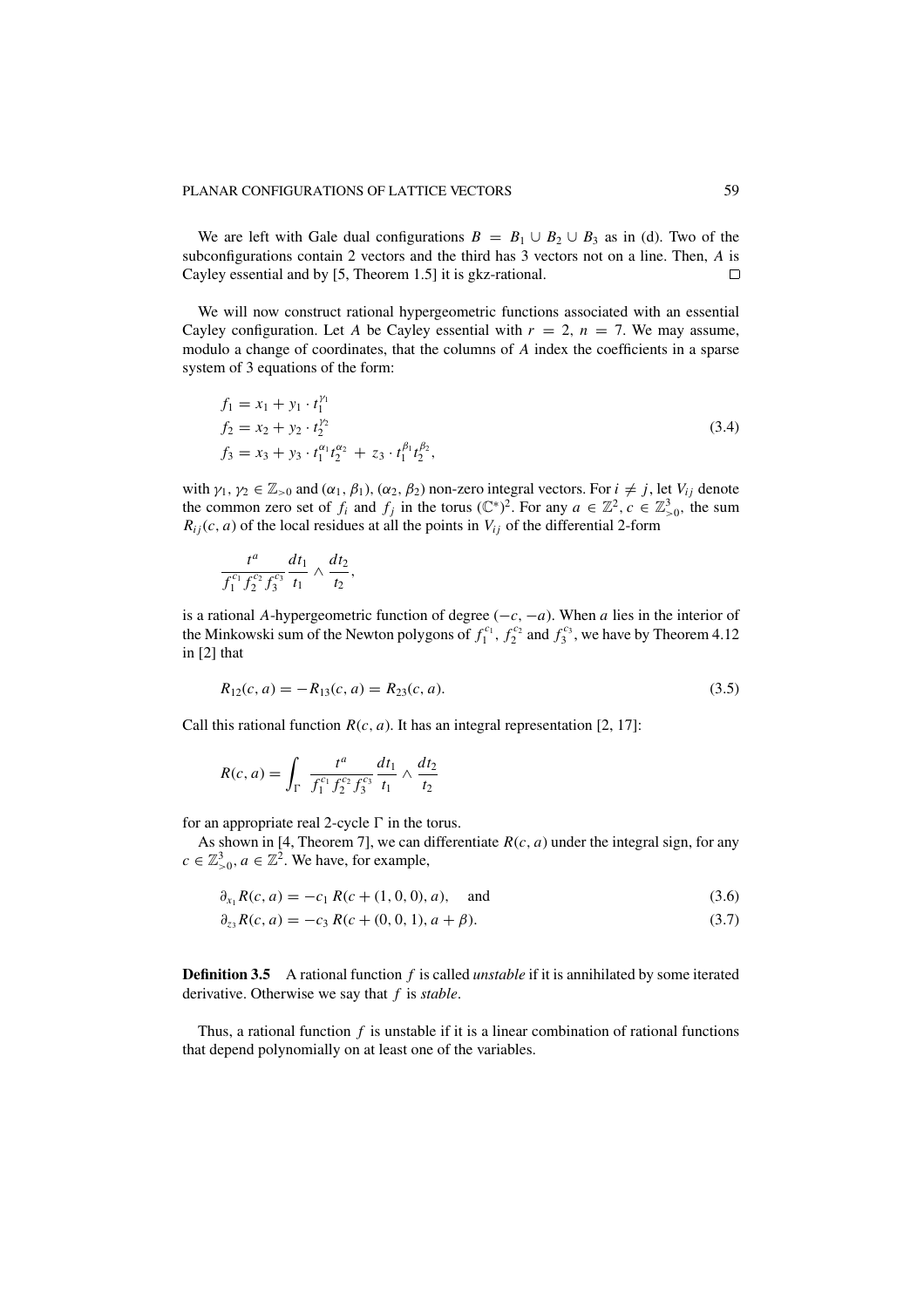**Proposition 3.6** *Let A be a Cayley essential configuration with*  $r = 2$ ,  $n = 7$  *and let*  $c \in \mathbb{Z}_{>0}^3$ . Assume the integer vector  $(c, a)$  lies in the integer image of A. Then,  $R(c, a) \neq 0$ . *Moreover*, *R*(*c*, *a*) *is stable.*

**Proof:** We argue as in the proof of Proposition 4.4 in [6] which asserts a similar statement in case  $f_1$ ,  $f_2$ ,  $f_3$  are binomials.

By definition,  $R(c, a)$  may be computed as the sum of the local residues over  $V_{12}$  of the form

$$
\frac{(t^a/f_3^{c_3})}{f_1^{c_1}f_2^{c_2}}\frac{dt_1}{t_1}\wedge\frac{dt_2}{t_2}
$$

with respect to  $(f_1, f_2)$ . By the derivative formulae such as  $(3.6)$ , it suffices to show the result for  $c_1 = c_2 = c_3 = 1$ . We may expand the numerator  $t^a/f_3$  as a Laurent series of the form

$$
\frac{t^a}{f_3} = \frac{1}{x_3} \frac{t^a}{1 + (y_3/x_3)t^\alpha + (z_3/x_3)t^\beta} = \sum_{m \in \mathbb{N}^2} c_m \frac{y_3^{m_1} z_3^{m_2}}{x_3^{m_1 + m_2 + 1}} t^{a + m_1 \alpha + m_2 \beta},
$$

whith  $c_m \neq 0$  for all  $m = (m_1, m_2) \in \mathbb{N}^2$ . By Lemma 4.2 in [6], the global residue with respect to  $f_1$ ,  $f_2$  of the form

$$
\frac{t^{a+m_1\alpha+m_2\beta}}{f_1 \cdot f_2} \frac{dt_1}{t_1} \wedge \frac{dt_2}{t_2}
$$

vanishes unless there exists  $v(m) = (v_1(m), v_2(m)) \in \mathbb{Z}^2$  such that

$$
a+m_1\alpha+m_2\beta=(v_1(m)\gamma_1,v_2(m)\gamma_2).
$$

In this case the residue is equal (up to sign) to the Laurent monomial

$$
x_1^{\nu_1(m)-1}y_1^{-\nu_1(m)}x_2^{\nu_2(m)-1}y_2^{-\nu_2(m)}.
$$

Exchanging the residue integral and the sum of the series, we have

$$
R(c,a) = \sum \pm c_m \frac{y_3^{m_1} z_3^{m_2}}{x_3^{m_1+m_2+1}} x_1^{\nu_1(m)-1} y_1^{-\nu_1(m)} x_2^{\nu_2(m)-1} y_2^{-\nu_2(m)},
$$

where the sum runs over all  $m \in \mathbb{N}^2$  for which the equation

$$
a + m_1 \alpha + m_2 \beta = (\nu_1(m)\gamma_1, \nu_2(m)\gamma_2)
$$
\n(3.8)

has an integral solution ν(*m*).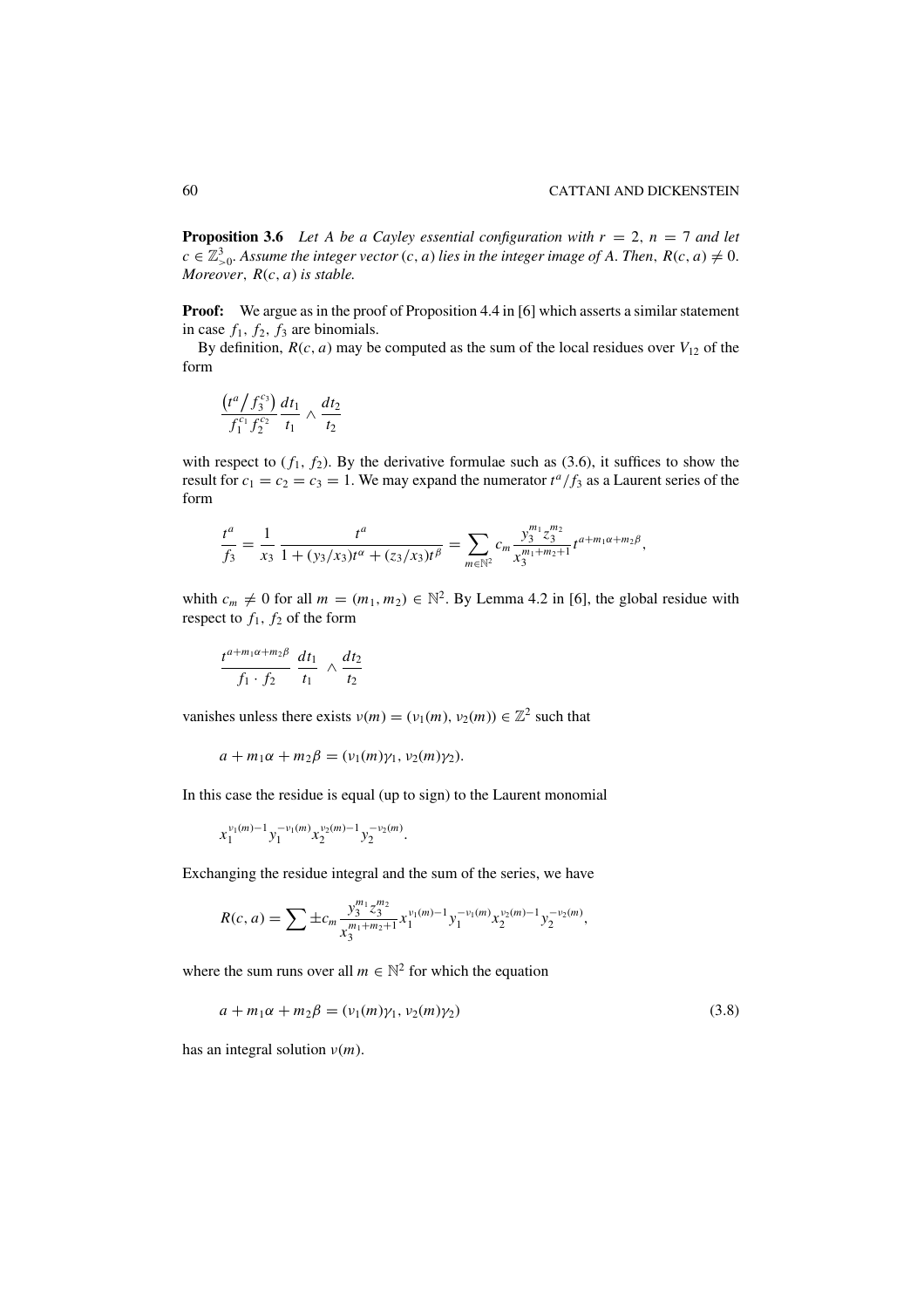Since  $(c, a)$  lies in the integer image of  $A$ ,  $(3.8)$  has a solution for one, and a fortiori infinitely many pairs  $(m_1, m_2)$ . Moreover, the assumption that  $\alpha$  and  $\beta$  cannot be both multiples of  $e_1$  or  $e_2$  ensures that there will be infinitely many values of  $v_1(m)$  and  $v_2(m)$  as well. Hence, *R*(*c*, *a*) and all its iterated derivatives are non zero.  $\Box$ 

**Remark 3.7** We recall that the open cone in  $\mathbb{R}^5$ ,

$$
\mathcal{E} = \left\{ \sum_{i=1}^{7} v_i a_i : v_i \in \mathbb{R}, v_i < 0 \right\}
$$

is called the *Euler-Jacobi* cone of *A*. Then  $(-c, -a)$  lies in  $\mathcal E$  if and only if  $c_1, c_2, c_3 > 0$ and *a* lies in the interior of the Minkowski sum of the convex hulls of  $c_1A_1$ ,  $c_2A_2$  and  $c_3A_3$ (i.e. the Newton polygons of  $f_1^{c_1}$ ,  $f_2^{c_2}$ ,  $f_3^{c_3}$ ). Note that given  $\alpha$  in the integer image of *A*, the vector  $\alpha - A \cdot v$  lies in *E* for any integer vector  $v \in \mathbb{N}^n$  with  $v_i \gg 0$  for all  $i = 1, \ldots, n$ .

**Theorem 3.8** *Let*  $A \subset \mathbb{Z}^{5 \times 7}$  *be a Cayley essential configuration. Let*  $(-c, -a) \in \mathcal{E} \cap$  $A \cdot \mathbb{Z}^7$ . Then, the dimension of the space of rational A-hypergeometric functions of degree  $(-c, -a)$  *is equal to* 1 *and it is spanned by*  $R(c, a)$ *.* 

**Proof:** By Proposition 3.6, it is enough to show that the dimension of the space of rational *A*-hypergeometric functions cannot exceed 1. In order to prove this statement we need to recall the characterization of logarithm-free *A*-hypergeometric series of degree  $(-c, -a)$ . We refer to [16, Section 3.4] for details and proofs.

Let  $B \in \mathbb{Z}^7 \times 2$  be a Gale dual of *A*; as before, we also denote by  $B = \{b_1, \ldots, b_7\}$  the planar configuration of its row-vectors. Set  $\mathcal{L} = \text{ker}_{\mathbb{Z}}(A)$  and  $\mathcal{L}_{\mathbb{R}} = \mathcal{L} \otimes_{\mathbb{Z}} \mathbb{R}$ . For  $v \in \mathbb{Z}^7$ such that  $\overline{A} \cdot v = (-c, -a)$ , the plane  $v + \mathcal{L}_{\mathbb{R}}$  may be identified with  $\mathbb{R}^2$  via the affine isomorphism

$$
\lambda \in \mathbb{R}^2 \mapsto v + B \cdot \lambda. \tag{3.9}
$$

This correspondence maps  $\mathbb{Z}^2$  to  $v + \mathcal{L}$ . Consider the affine arrangement of hyperplanes  $\mathcal{H}$ in  $\mathbb{R}^2$  given by

$$
H_j := \{ \lambda \in \mathbb{R}^2 : \langle b_j, \lambda \rangle = -v_j \}, \quad j = 1, ..., 7.
$$
 (3.10)

Each  $H_j$  is oriented by the choice of normal vector  $b_j$ . The negative support of a vector  $\lambda$ is defined as the set of all the indices  $j = 1, ..., 7$  for which  $\langle b_j, \lambda \rangle < -v_j$ . The (convex) set of points with the same negative support is called a cell of the hyperplane arrangement. A cell  $\Sigma$  is minimal if  $\Sigma \cap \mathbb{Z}^2 \neq \emptyset$  and the negative support of the elements in this set is minimal with respect to inclusion among the supports of integer points in any other cell. If  $(-c, -a) \in \mathcal{E}$  then all minimal cells are unbounded and correspond to minimal cells in the oriented central arrangement. To each minimal cell we may attach a formal Laurent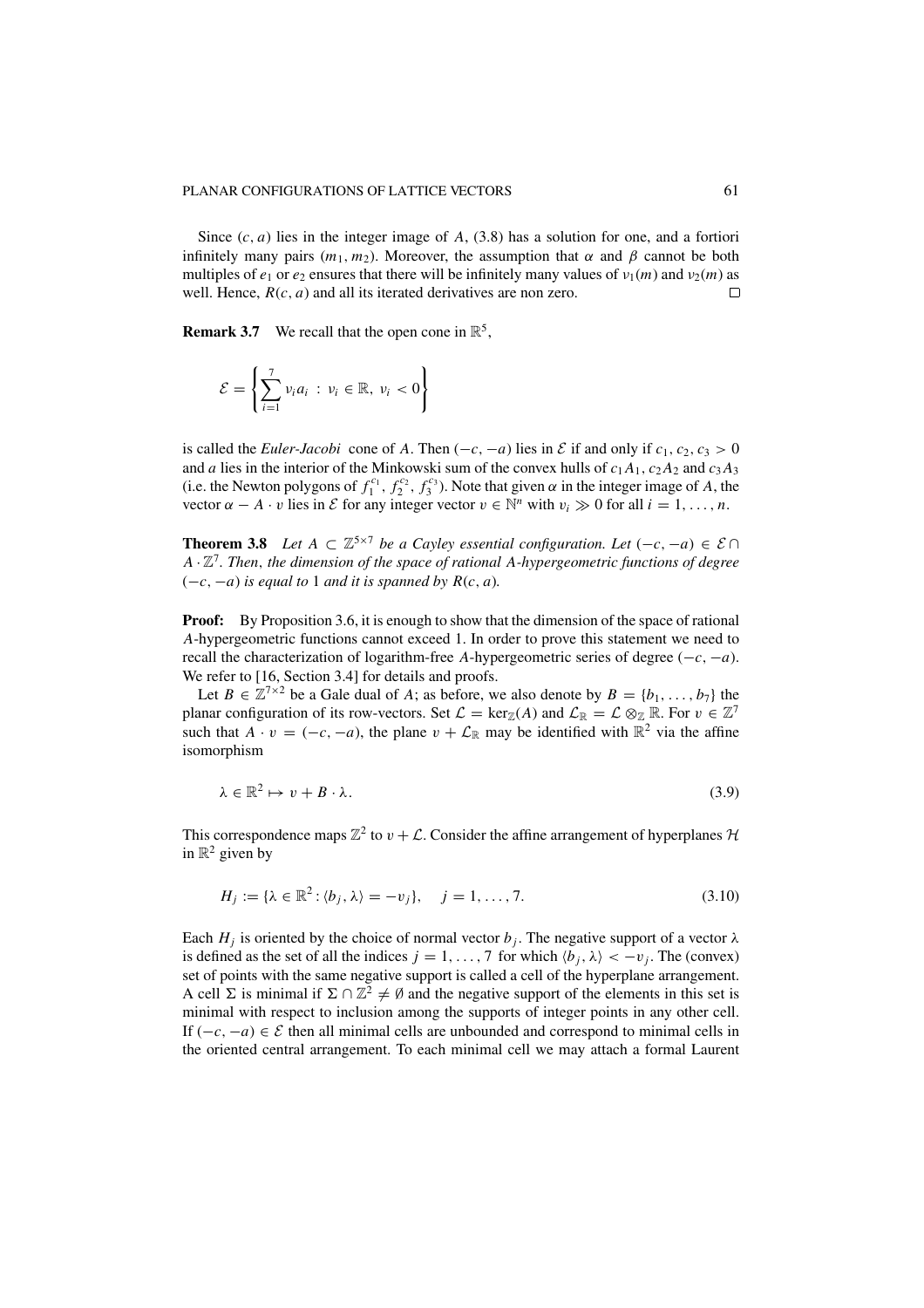series  $\phi_{\Sigma}$ , unique up to constant, whose exponents are the points in  $\Sigma \cap \mathbb{Z}^2$ , and which is annihilated by the action of the *A*-hypergeometric ideal  $H_A((-c, -a))$ .

Recall that we may assume that *B* satisfies

$$
b_1 + b_2 = b_3 + b_4 = b_5 + b_6 + b_7 = 0.
$$

The central arrangement defined by  $b_5$ ,  $b_6$ ,  $b_7$  has three minimal cells. The lines orthogonal to  $b_1$ ,  $b_3$ , may intersect at most two of those of cells, hence it is clear that there exists  $w \in \mathbb{R}$  not parallel to any vector in *B*, for which there is a single minimal cell  $\Sigma$  lying in a half-space  $\langle w, \lambda \rangle > \rho$ , for some  $\rho \in \mathbb{R}$ .

To complete the proof we need to show that the rational function  $R(c, a)$  has a Laurent expansion with support in  $\Sigma$ . Moreover, since in the Euler-Jacobi cone there are no bounded minimal regions (cf. [6, Proposition 2.6]) it is enough to show that the linear functional  $\langle w, \cdot \rangle$  is bounded below in the preimage under (3.9) of the support of a Laurent expansion of  $R(c, a)$ .

Write  $R(c, a) = P/Q$  with *P*, *Q* polynomials without common factors. Since the discriminant  $D_A$  divides  $Q$ , the Newton polytope of  $Q$ ,  $N(Q)$ , must be two-dimensional. Moreover, since Q is A-homogeneous,  $N(Q)$  lies in a plane  $\Pi$  parallel to  $\mathcal{L}_{\mathbb{R}}$ . Let  $\tilde{w} \in \mathcal{L}_{\mathbb{R}}$ be the unique element such that  $B \cdot \tilde{w} = w$  and choose  $\mu_0 \in \Pi$ . Perturbing w if necessary, we may assume that the linear functional

$$
\mu\in\Pi\mapsto\langle\tilde{w},(\mu-\mu_0)\rangle
$$

acting on  $N(O)$  attains its minimum only at a vertex  $v_0$  of  $N(O)$ . This is clearly independent of the choice of  $\mu_0$ , hence we may assume from now on that  $\mu_0 = v_0$ . Let  $v_1, \ldots, v_a$  denote the remaining integral points of  $N(Q)$ ; note that, by construction,

$$
\langle \tilde{w}, (v_j - v_0) \rangle > 0; \quad j = 1, \dots, a.
$$

If we expand  $1/Q$  at  $v_0$  (cf. [12, 6.1.b]) we obtain

$$
1/Q=x^{-\nu_0}\cdot\sum_{\alpha\in\mathbb{N}^a}c_{\alpha}x^{\sum\alpha_j(\nu_j-\nu_0)}.
$$

Now, for any monomial  $x^u$  in *P*, the exponents of  $x^u/Q$  are of the form  $(u - v_0) + \sum \alpha_i$  $(v_j - v_0)$  and clearly,  $\langle w, \cdot \rangle$  is bounded below in the preimage under (3.9) of this set. Finally, since the support of *P*/*Q* is contained is a finite union of sets of this form, the result follows.  $\Box$ 

As a Corollary, we identify all stable rational functions for any integer homogeneity, proving in this case Conjecture 5.7 in [5].

**Corollary 3.9** *Let*  $\alpha \in \mathbb{Z}^5$ *. The dimension of the space of rational A-hypergeometric functions of degree* α, *modulo unstable ones, is at most* 1*. Moreover*, *for any rational*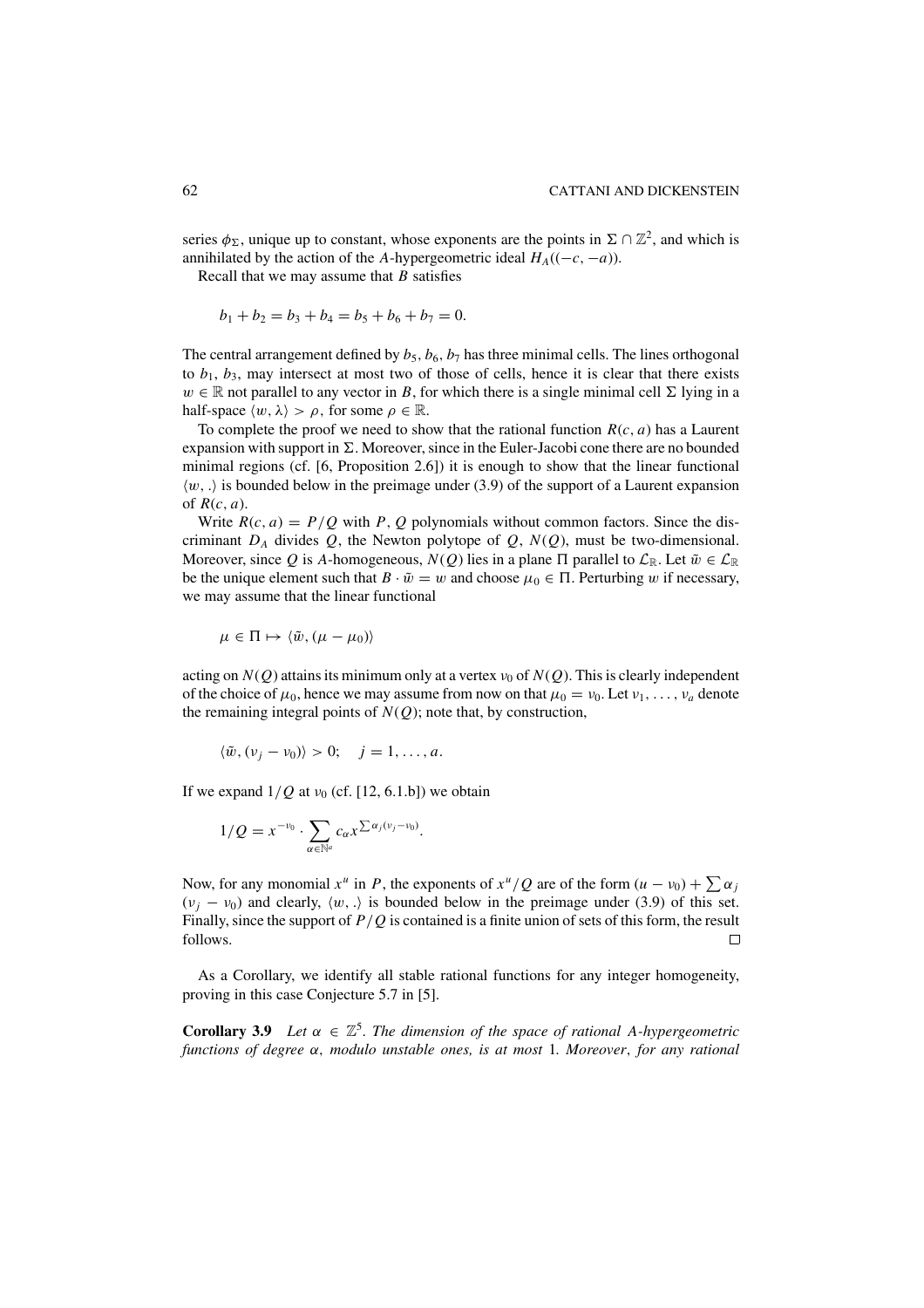*A-hypergeometric function*, *an iterated derivative of it is zero or a multiple of a toric residue.*

**Proof:** If there is a non-zero rational *A*-hypergeometric function *f* of degree  $\alpha$ , then  $\alpha$ is necessarily in the integer image of *A*. Moreover, there exists  $v \in \mathbb{N}^7$  such that  $\alpha$  – *A* · *v* ∈  $\mathcal{E} \cap A \cdot \mathbb{Z}^7$ . Hence, the derivative *D*<sub>v</sub>(*f*) is a multiple (possibly zero) of a toric residue. residue.

**Example 3.10** We recall that there are 14 complete hypergeometric Horn series in two variables and of *order* two [9, Section 5.7.1]. Modulo monomial changes of variables and analytic continuation, they give rise to 8 different functions [10, Section 3.2]. In combinatorial terms they correspond to Gale configurations in  $\mathbb{Z}^2$  of vectors with the property that the sum of positive first or second entries is equal to two. In particular, there exists a unique such configuration of seven vectors and it is associated with the classical hypergeometric series  $F_2$ ,  $F_3$  and  $H_2$ . The configuration *A* and a Gale dual *B* can be chosen as:

$$
A = \begin{pmatrix} 1 & 1 & 0 & 0 & 0 & 0 & 0 \\ 0 & 0 & 1 & 1 & 0 & 0 & 0 \\ 0 & 0 & 0 & 0 & 1 & 1 & 1 \\ 0 & 1 & 0 & 0 & 0 & 1 & 0 \\ 0 & 0 & 0 & 1 & 0 & 0 & 1 \end{pmatrix}; \quad B = \begin{pmatrix} 1 & 0 \\ -1 & 0 \\ 0 & 1 \\ 0 & -1 \\ -1 & -1 \\ 1 & 0 \\ 0 & 1 \end{pmatrix}.
$$

Thus, this is a Cayley essential configuration, with  $A_1 = \{0, e_1\}$ ,  $A_2 = \{0, e_2\}$ ,  $A_3 =$  ${0, e_1, e_2} \subset \mathbb{Z}^2$ . Let  $f_1(t), f_2(t), f_3(t)$  be as in (3.4),  $c = (1, 1, 1)$ , and  $a = (0, 0)$ . Then  $R_{12}(c, a)(x_1, \ldots, z_3)$  may be computed as a single local residue

$$
R_{12}(c, a) = \text{Res}_{(-\frac{x_1}{y_1}, -\frac{x_2}{y_2})}\left(\frac{1/(t_1t_2(x_3 + y_3t_1 + z_3t_2))}{(x_1 + y_1t_1)(x_2 + y_2t_2)} dt_1 \wedge dt_2\right)
$$
  
= 
$$
\frac{y_1y_2}{x_1x_2(y_1y_2x_3 - x_1y_2y_3 - y_1x_2z_3)}.
$$

Although (3.5) does not hold in this degree, this is the unique, up to constant, stable rational *A*-hypergeometric function of degree ( $-c$ ,  $-a$ ). The function  $R_{12}(c, a)$  may also be written as

$$
R_{12}(c, a) = \frac{1}{x_1 x_2 x_3} \left( \frac{1}{1 - u - v} \right); \quad u = \frac{x_1 y_3}{y_1 x_3}, \quad v = \frac{x_2 z_3}{y_2 x_3}
$$

and

$$
\frac{1}{1-u-v}=\sum_{m,n\geq 0}\binom{m+n}{m}u^{m}v^{n}=F_{2}(1,\beta,\beta',\beta,\beta';u,v),
$$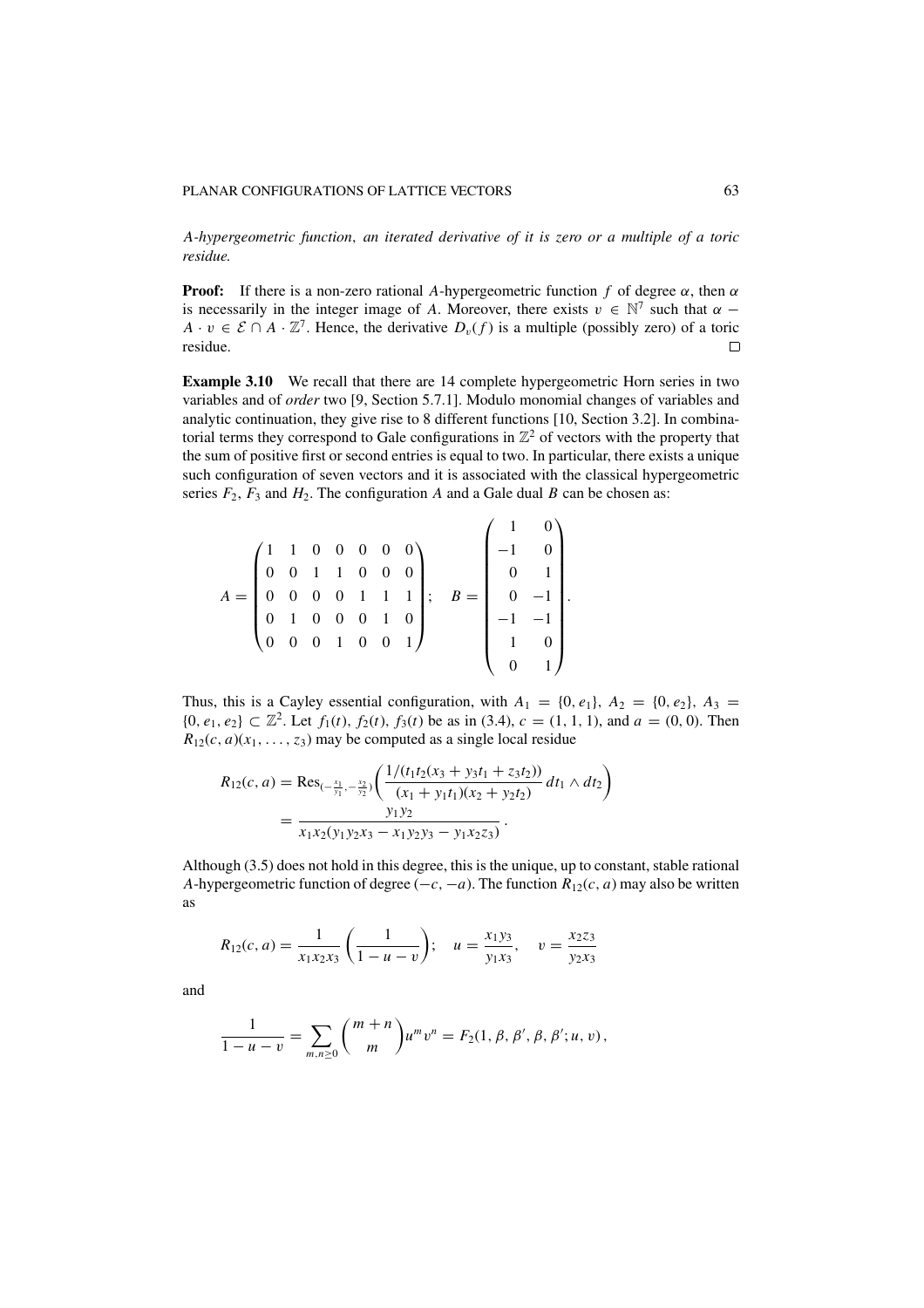for any  $\beta, \beta' \in \mathbb{C} \setminus \mathbb{Z}_{\leq 0}$ . Note that the vector  $(-1, -1, -1, 0, 0)$  does not lie in the Euler-Jacobi cone and, indeed, there are unstable rational functions of this degree. They are also realized as residues:

$$
R_1(x_1, ..., z_3) = \text{Res}_{(-\frac{x_1}{y_1}, 0)} \left( \frac{1/(t_1 f_2(t) f_3(t))}{t_2(x_1 + y_1 t_1)} dt_1 \wedge dt_2 \right)
$$
  
\n
$$
= \frac{y_1}{x_1 x_2 (y_1 x_3 - x_1 y_3)},
$$
  
\n
$$
R_2(x_1, ..., z_3) = \text{Res}_{(0, -\frac{x_2}{y_2})} \left( \frac{1/(t_2 f_1(t) f_3(t))}{(x_2 + y_2 t_2) t_1} dt_1 \wedge dt_2 \right)
$$
  
\n
$$
= \frac{y_2}{x_1 x_2 (y_2 x_3 - x_2 z_3)}, \text{ and}
$$
  
\n
$$
R_3(x_1, ..., z_3) = \text{Res}_{(0,0)} \left( \frac{1/(f_1(t) f_2(t) f_3(t))}{t_1 t_2} dt_1 \wedge dt_2 \right)
$$
  
\n
$$
= \frac{1}{x_1 x_2 x_3}.
$$

These four rational functions are linearly independent and the holonomic rank of the hypergeometric system  $H_A(-c, -a)$  is 4, so in this example all solutions are rational, which is highly exceptional.

On the other hand, for  $c = (1, 1, 2), a = (1, 1)$ , the vector  $(-c, -a)$  is in  $\mathcal E$  and there exists a unique, up to constant, rational *A*-hypergeometric function of this degree:

$$
R(c, a) = \text{Res}_{(-\frac{x_1}{y_1}, -\frac{x_2}{y_2})}\left(\frac{1/(x_3 + y_3t_1 + z_3t_2)^2}{(x_1 + y_1t_1)(x_2 + y_2t_2)} dt_1 \wedge dt_2\right)
$$
  
= 
$$
\frac{y_1y_2}{(y_1y_2x_3 - x_1y_2y_3 - y_1x_2z_3)^2}
$$
  
= 
$$
\frac{1}{x_3^2y_1y_2} \cdot \frac{1}{(1 - u - v)^2}
$$
  
= 
$$
\frac{1}{x_3^2y_1y_2} \cdot F_2(2, 1, \beta', 2, \beta'; u, v),
$$

for any parameter  $\beta' \in \mathbb{C} \setminus \mathbb{Z}_{\leq 0}$ .

## **Acknowledgments**

We are grateful to Bernd Sturmfels for many valuable discussions and to the two anonymous referees for their comments and suggestions for improvement. This work was completed while Alicia Dickenstein was visiting the University of Stockholm with the support of the Swedish Science Council. She is grateful to the Department of Mathematics and to Mikael Passare for their hospitality.